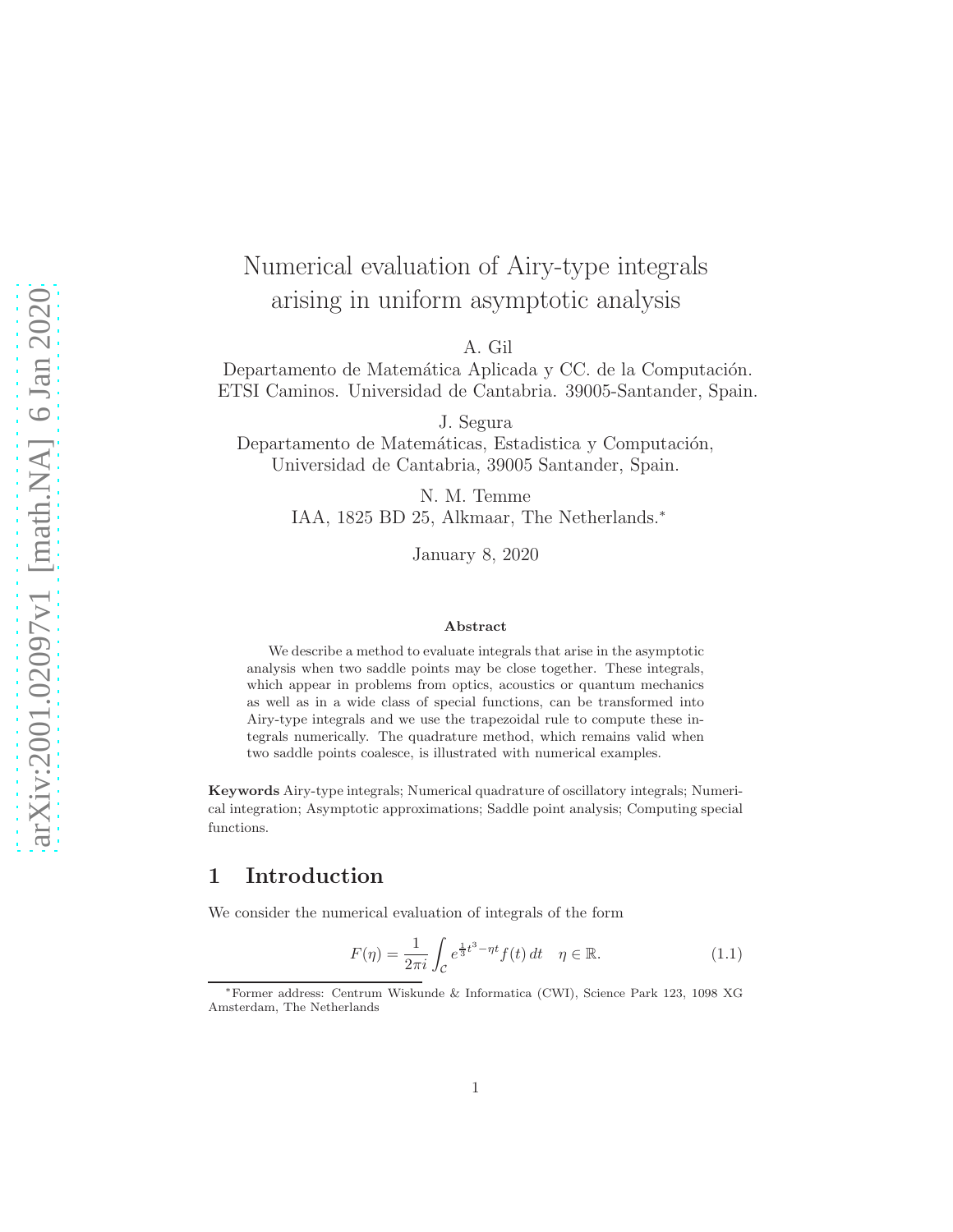The contour C runs from  $\infty e^{-\frac{1}{3}\pi i}$  to  $\infty e^{+\frac{1}{3}\pi i}$ . The function  $\phi(t) = \frac{1}{3}t^3 - \eta t$ , with derivative  $\phi'(t) = t^2 - \eta$ , has two saddle points  $\pm \sqrt{\eta}$ , the zeros of  $\phi'(t)$ . The function  $f(t)$  is assumed to be analytic in a neighborhood of the contour C.

When we want to compute this integral, it will be convenient to choose the contour suitably, which means that we like to avoid contours where the dominant part of the integrand  $e^{\phi(t)}$  is strongly oscillating. We already prescribed that the contour terminates in two valleys of the function  $e^{\frac{1}{3}t^3}$ , but we can do more by trying to choose a path on which  $\Im \phi(t)$  is constant, always verifying if the function  $f(t)$  is allowing such a choice.

According to the classical methods of asymptotic analysis for contour integrals (see, for example, [\[22,](#page-28-0) Chapter 4]), the optimal choice is taking the path C trough a saddle point, say,  $\sqrt{\eta}$ , on which  $\Im \phi(t) = \Im \phi(\sqrt{\eta})$ . When  $\eta > 0$  this is indeed the best choice. In that case  $\Im \phi(\sqrt{\eta}) = 0$ , and by writing  $t = u + iv$ , the equation that defines this optimal path C is described by  $\Im \phi(t) = v(u^2 - \frac{1}{3}v^2 - \eta) = 0.$  The path that terminates in the valleys as assumed for the integral in  $(1.1)$  is governed by

$$
u = \sqrt{\frac{1}{3}v^2 + \eta}, \quad v \in \mathbb{R}.
$$
 (1.2)

When  $\eta = 0$  the contour consists of two halflines  $v = \pm \sqrt{3} u$ ,  $u \ge 0$ . For  $\eta = 1$ and  $\eta = 0$  the contours are shown in Figure [1.](#page-2-0)

When  $\eta < 0$  we no longer have  $\Im \phi(\sqrt{\eta}) = 0$ , and we need to consider both saddle points on the imaginary axis. For the saddle point on the positive imaginary axis we write  $\beta = \sqrt{-\eta}$ , we see that  $\Im \phi(i\beta) = \frac{2}{3}\beta^3$ , which gives for the path through  $t = i\beta$ 

<span id="page-1-1"></span>
$$
u = (v - \beta) \sqrt{\frac{v + 2\beta}{3v}}, \quad v > 0, \quad \beta = \sqrt{-\eta}.
$$
 (1.3)

There is a similar path through  $t = -i\beta$ , and the original contour C is split up into two parts. See Figure [1](#page-2-0) for the case  $\eta = -1$ . Of course, we can take both paths if  $f(t)$  is analytic in a domain around the contours.

When we take  $f(t) = 1$  the integral in [\(1.1\)](#page-0-0) becomes one of the Airy functions, in that case we have

$$
F_{f=1}(\eta) = \text{Ai}(\eta). \tag{1.4}
$$

This function satisfies the differential equation  $w''(z) - zw(z) = 0$ , and this is the simplest second-order linear differential equation with a *turning point* (a point where the character of the solutions changes from oscillatory to exponential). The Airy function  $Ai(z)$  is exponentially decaying for  $z > 0$ , and oscillating for  $z < 0$ .

Another classical form is

<span id="page-1-0"></span>
$$
G(\eta) = \frac{1}{2\pi i} \int_{-\infty}^{\infty} e^{i(\frac{1}{3}s^3 - \eta s)} f(s) \, ds,\tag{1.5}
$$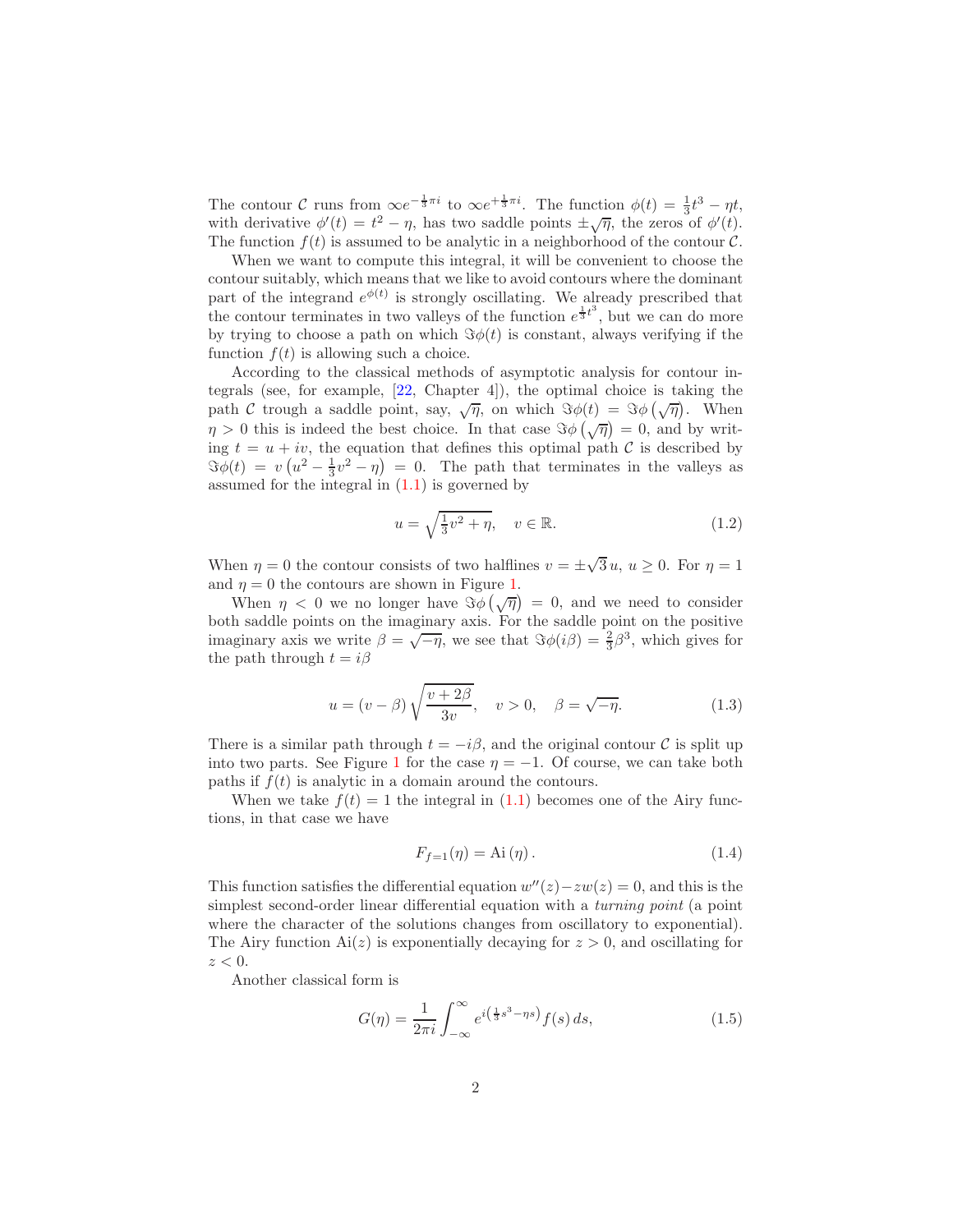

<span id="page-2-0"></span>Figure 1: Saddle point contours C for the integral in [\(1.1\)](#page-0-0) for  $\eta = 1$ ,  $\eta = 0$ , and  $\eta = -1$ .

which emphasizes the oscillatory nature of the integral. When  $f(s) = 1$  we have  $G_{f=1}(\eta) = -iAi(-\eta).$ 

The integral in  $(1.5)$  can be written (when the analytic properties of  $f(s)$ ) allow) in the form

<span id="page-2-2"></span>
$$
G(\eta) = \frac{1}{2\pi i} \int_{\infty e^{\frac{5}{6}\pi i}}^{\infty e^{\frac{1}{6}\pi i}} e^{i(\frac{1}{3}s^3 - \eta s)} f(s) ds,
$$
 (1.6)

and now the oscillations at infinity are under control because the contour of integration starts and terminates in the valleys of the integrand. By substituting  $s = it$ , we find

<span id="page-2-3"></span>
$$
G(\eta) = -\frac{1}{2\pi} \int_{\mathcal{C}} e^{\frac{1}{3}t^3 + \eta t} f(it) dt,
$$
\n(1.7)

where  $\mathcal C$  is the contour used in  $(1.1)$ .

The integrals in  $(1.1)$  and  $(1.5)$  arise in asymptotic analysis when we transform a contour integral like

<span id="page-2-1"></span>
$$
H(\lambda, \alpha) = \frac{1}{2\pi i} \int_{\mathcal{L}} e^{\lambda p(s, \alpha)} q(s) ds,
$$
\n(1.8)

where  $\lambda$  is a large parameter, and when the saddle points (the zeros of  $\frac{d}{ds}p(s,\alpha)$ ) are close together, or coalesce, for example under the influence of the param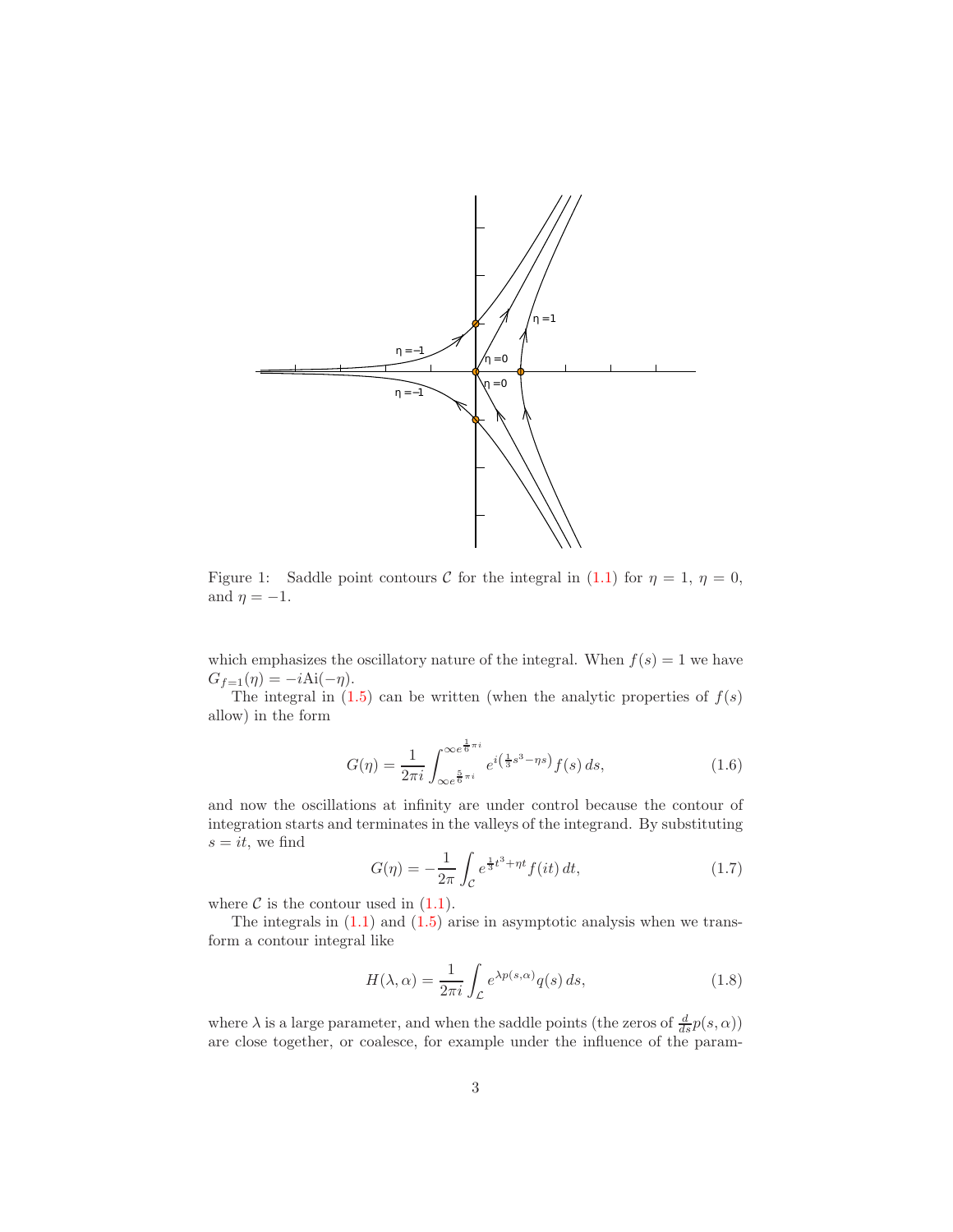eter  $\alpha$ . These integrals occur frequently in the asymptotic analysis of special functions, but also in problems from physics.

In §[4.1](#page-15-0) we show how to transform an integral for  $J_{\nu}(\nu z)$  into our standard form [\(1.1\)](#page-0-0). The function  $J_{\nu}(\nu z)$  has a turning point at  $z = 1$ . To see this, for the function  $J_{\nu}(\nu e^z)$  we have the differential equation (see [\[20,](#page-28-1) §10.13])

$$
w''(z) - \nu^2 \left( e^{2z} - 1 \right) w(z) = 0, \tag{1.9}
$$

with a turning point at  $z = 0$ . Indeed, when  $\nu$  is large, the function  $J_{\nu}(\nu z)$ oscillates strongly for  $z > 1$  and is exponentially small for  $0 < z < 1$ .

In §[4.2](#page-17-0) we give an example for the Hermite polynomial. We consider the form  $H_n(\sqrt{2n+1}x)$ , which has Airy-type behavior when x crosses the two turning points  $\pm 1$ . Details on these examples can be found in [\[22,](#page-28-0) Chapter 23], where the transformation of integrals of these functions into an Airy-type form is described.

For Airy-type integrals of the form  $(1.1)$  asymptotic expansions can be obtained. These are well defined in the neighborhood of the turning point  $(z = 1$ in the case of the Bessel function  $J_{\nu}(\nu z)$ ). Usually, the coefficients of the asymptotic series are difficult to evaluate near the turning point. There are several methods to avoid these problems, for example for the Bessel function by expanding the coefficients in powers of  $(z - 1)$ . See [\[12,](#page-27-0) §8.5] and [\[21\]](#page-28-2). In [\[8\]](#page-27-1) a new approach is described based on computing Cauchy's integral formula for coefficients of the expansion by using the trapezoidal rule.

In this paper we show how to use a simple numerical method to compute the Airy-type integrals of the form  $(1.1)$ . We use the ideas of asymptotic analysis to obtain suitable contours, the saddle point contours, without deriving asymptotic expansions. We use the trapezoidal rule for the integral in  $(1.1)$  for three cases:  $\eta > 1, -1 \leq \eta \leq 1$ , and  $\eta < -1$ . In §[2](#page-4-0) we give a few details about the trapezoidal rule for integrals on R. In a special case we compare the trapezoidal rule with Hermite quadrature. For complex values of  $\eta$  the method can be used as well. Special care needs the selection of smooth contours when the phase of  $\eta$  becomes  $\pm \frac{2}{3}\pi$ , which is related with the Stokes phenomenon for the Airy-type type integral. For details we refer to [\[13\]](#page-27-2), where the computation of the Airy function  $Ai(z)$  is considered for complex values of z.

Apart from using the simple trapezoidal rule, another benefit of our method is that we can use it for integrals of the form in  $(1.8)$  without transforming it into an Airy-type form as in  $(1.1)$ . In §[5](#page-19-0) we use an integral representation of the J-Bessel function to show how to avoid the cubic transformation.

In a recent paper [\[15\]](#page-27-3), the approach also avoids developing an asymptotic expansion and computing the coefficients of the Airy-type asymptotic expansion and of the Airy functions. These authors use also numerical computation of the integral in the representation given in  $(1.1)$ . Their novel idea is based on Gauss quadrature on the complex contour  $\mathcal C$  with polynomials that are orthogonal on this contour. This requires the computation of the zeros of the polynomials and moments, and these topics are discussed in detail in [\[15\]](#page-27-3); an earlier paper on this topic is [\[6\]](#page-27-4). In this way a uniform method of computation is obtained valid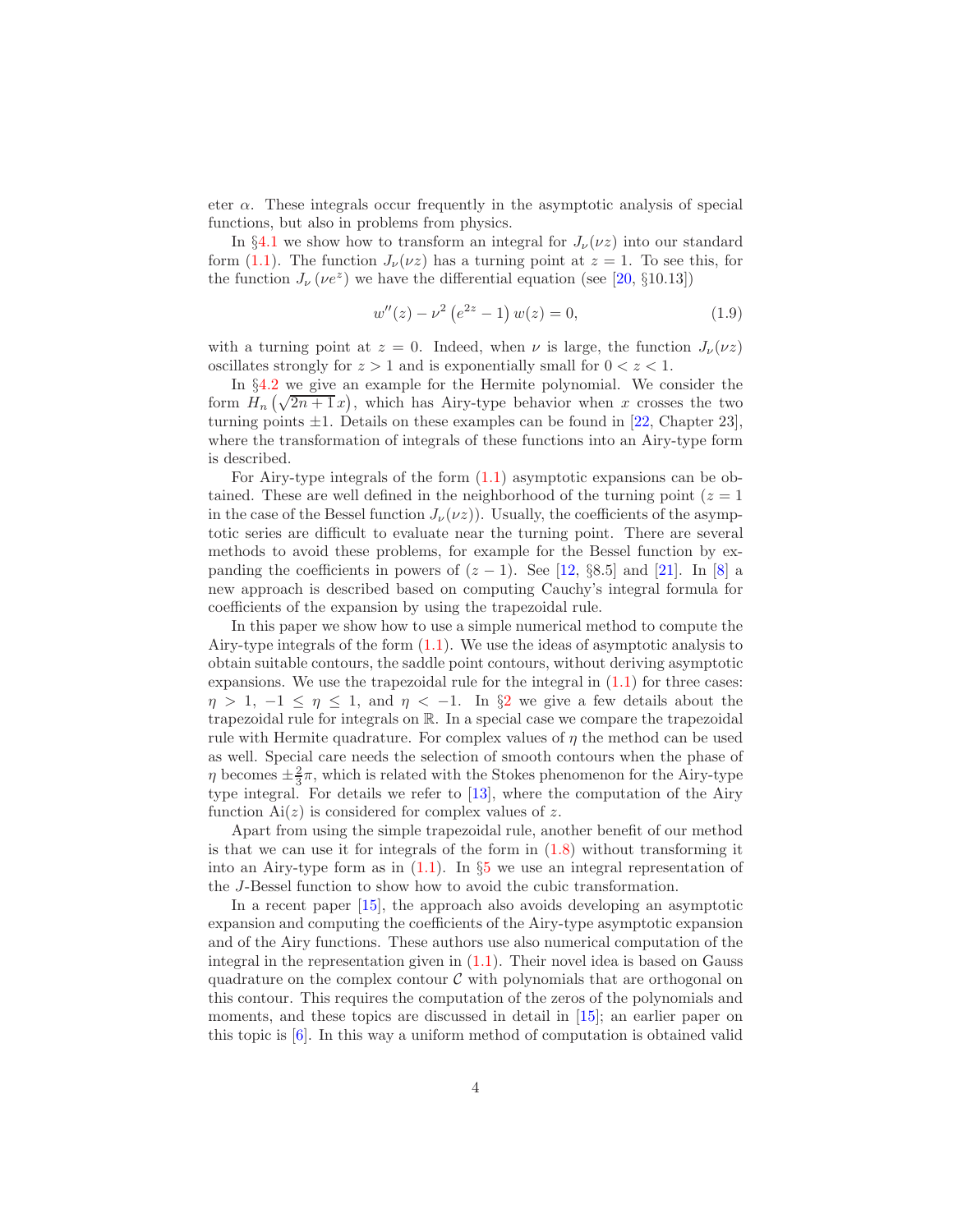for general and certainly small values of the parameter  $\eta$  in [\(1.1\)](#page-0-0). In [\[15\]](#page-27-3) an asymptotic estimate is given for error terms in their Gauss quadrature approach. We see in that paper, once the nodes and weights of the quadrature rule have been made available, very good performances of the quadrature rule for rather small degree of the underlying orthogonal polynomials.

There is a vast literature on oscillating integrals, old and new, where integrals are discussed that are more general than the Airy-type integral considered here, with asymptotic aspects and numerical evaluations. We mention research on the Pearcey integral, the swallow tail integral, with applications in physics, optics, chemical physics, and so on. For further information, we refer to  $[2]$ ,  $[4]$ ,  $[5]$ , [\[7\]](#page-27-6),  $[9]$ ,  $[16]$ ,  $[17]$ ,  $[18]$ , and to references in these publications. In [\[1,](#page-26-2) §36.14] an overview of applications is given with references. For information on the Airy and Bessel functions used in this paper we refer to [\[19\]](#page-28-4) and [\[20\]](#page-28-1).

# <span id="page-4-0"></span>2 The trapezoidal rule on R

The integral

<span id="page-4-1"></span>
$$
F(\lambda) = \int_{-\infty}^{\infty} e^{-\lambda t^2} f(t) dt, \quad \lambda > 0,
$$
\n(2.1)

arises in asymptotic analysis as a standard form after transformations when using Laplace's method (see, for example, [\[22,](#page-28-0) Chapter 3]). The saddle point is located at the origin and the simple dominant exponential  $e^{-\lambda t^2}$  of the integrand is a convenient starting point to obtain asymptotic expansions. At the end of this section we explain how this works. After a substitution to get  $\lambda$  out of the exponential function (see  $(2.5)$ ), the integral in  $(2.1)$  becomes the well-known form to apply Gauss-Hermite quadrature. We will obtain  $(2.1)$  also after some transformations applied to our standard integral in [\(1.1\)](#page-0-0).

We assume that  $f(t)$  is analytic inside a strip of width 2a around  $\mathbb{R}, a > 0$ , and for large t of order  $\mathcal{O}(t^{\alpha})$  for some  $\alpha$ . Then the trapezoidal rule has the form

<span id="page-4-3"></span>
$$
F(\lambda) = h \sum_{k=-\infty}^{\infty} e^{-\lambda(kh)^2} f(hk) + R(h), \quad h > 0.
$$
 (2.2)

By using contour integration along the boundaries of the strip, using residue calculus, and assuming some decay of  $|f(x \pm ia)|$  for large  $|x|$ , it can be shown (see [\[14\]](#page-27-10) and [\[12,](#page-27-0)  $\S 5.4$ ]) that the error term  $R(h)$  can be estimated by

<span id="page-4-2"></span>
$$
|R(h)| \le \frac{e^{-\pi a/h + \lambda a^2}}{\sinh(\pi a/h)} \int_{-\infty}^{\infty} e^{-\lambda x^2} \left( |f(x + ia)| + |f(x - ia)| \right) dx. \tag{2.3}
$$

We combine the exponential term in front of the integral with the exponential behavior of the hyperbolic function, and consider  $-2\pi a/h + \lambda a^2$  as a function of a, which is minimal for  $a = \pi/(\lambda h)$ . Assuming that this value of a is possible (which depends on the singularities of the function  $f(t)$ ), and assuming that the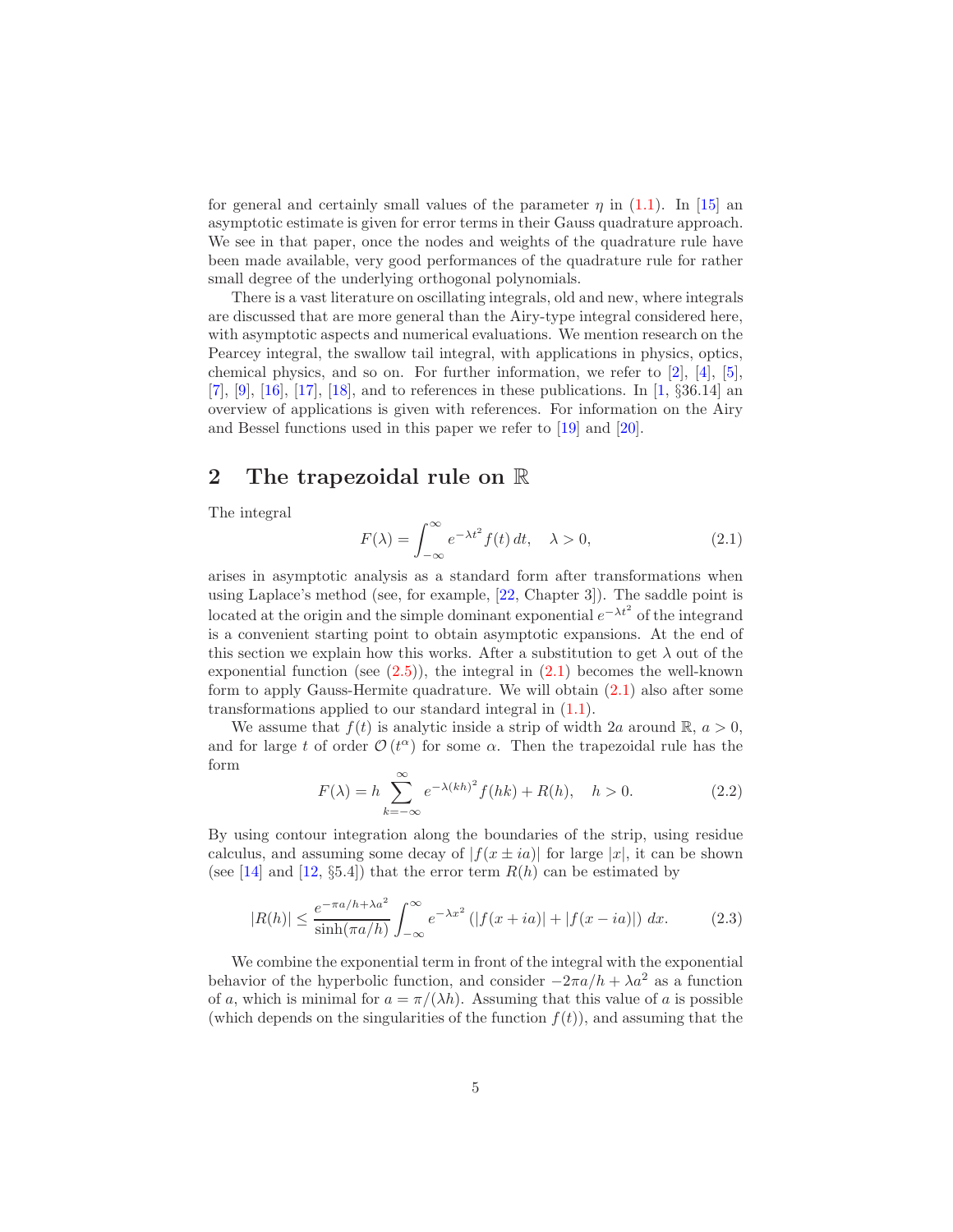integral in  $(2.3)$  is not a large factor, we can conclude that

<span id="page-5-1"></span>
$$
|R(h)| = \mathcal{O}\left(e^{-\pi^2/(\lambda h^2)}\right), \quad h \to 0. \tag{2.4}
$$

This exponentially small behavior of the error was first observed by [\[14\]](#page-27-10). More details can be found in [\[12,](#page-27-0) §5.4]. An extensive recent overview on the exponentially convergent trapezoidal rule can be found in [\[23\]](#page-28-5).

In the applications from asymptotics, the parameter  $\lambda$  may be large. In that case the integral in  $(2.1)$  converges very fast and we need small values of h such that  $\lambda h^2 \to 0$ . However, the number of terms needed for numerical convergence of the series in [\(2.2\)](#page-4-3) may be acceptable. This can be seen when we rewrite the integral [\(2.1\)](#page-4-1) in the form

<span id="page-5-0"></span>
$$
F(\lambda) = \frac{1}{\sqrt{\lambda}} \int_{-\infty}^{\infty} e^{-s^2} f\left(s/\sqrt{\lambda}\right) ds.
$$
 (2.5)

For this integral the estimate in [\(2.4\)](#page-5-1) has  $\lambda = 1$ . For large values of  $\lambda$  function values of  $f$  are needed for small values of its argument, as also follows from  $(2.1)$ . For the algorithm there is no need to use the integral in  $(2.5)$ , but it may be convenient to work always with the Gaussian function  $e^{-s^2}$ .

On the other hand, when in [\(2.1\)](#page-4-1)  $\lambda$  is large, a few coefficients  $f_k$  of the expansion  $f(t) = \sum_{n=0}^{\infty}$  $k=0$  $f_k t^k$  substituted in  $(2.1)$  may produce the desired numerical

results from the asymptotic expansion. The expansion is, under some conditions on  $f(t)$ ,

$$
F(\lambda) \sim \sum_{k=0}^{\infty} f_k \int_{-\infty}^{\infty} e^{-\lambda t^2} t^k dt,
$$
\n(2.6)

and evaluating the integrals, observing that terms with odd index  $k$  do not contribute, we obtain the classical result

$$
F(\lambda) \sim \sqrt{\frac{\pi}{\lambda}} \sum_{k=0}^{\infty} f_{2k} \left(\frac{1}{2}\right)_k \frac{1}{\lambda^k}, \quad \lambda \to \infty,
$$
 (2.7)

where  $(a)_k = \Gamma(a+k)/\Gamma(a)$  is the Pochhammer symbol.

We can efficiently use the trapezoidal rule on finite interval when the integrand is smooth with many of its successive derivatives, which are equal at the endpoints. This follows from Euler's summation formula. For an example, see the integral of the Bessel function  $J_{\nu}(\nu z)$  on the interval  $[-\pi, \pi]$  in [\(5.5\)](#page-20-0). For more details we refer to [\[12,](#page-27-0) §5.2.3].

It is one of the convenient properties of the trapezoidal rule that when halving the stepsize  $h$  the previous function values can be reused. In fact, the trapezoidal rule can be implemented as a recursive process for which there is control of the convergence rate, while Gaussian quadrature is less flexible because computing nodes and weights is more expensive and they can not be reused when the number of nodes is increased. Therefore, either a good a-priori estimation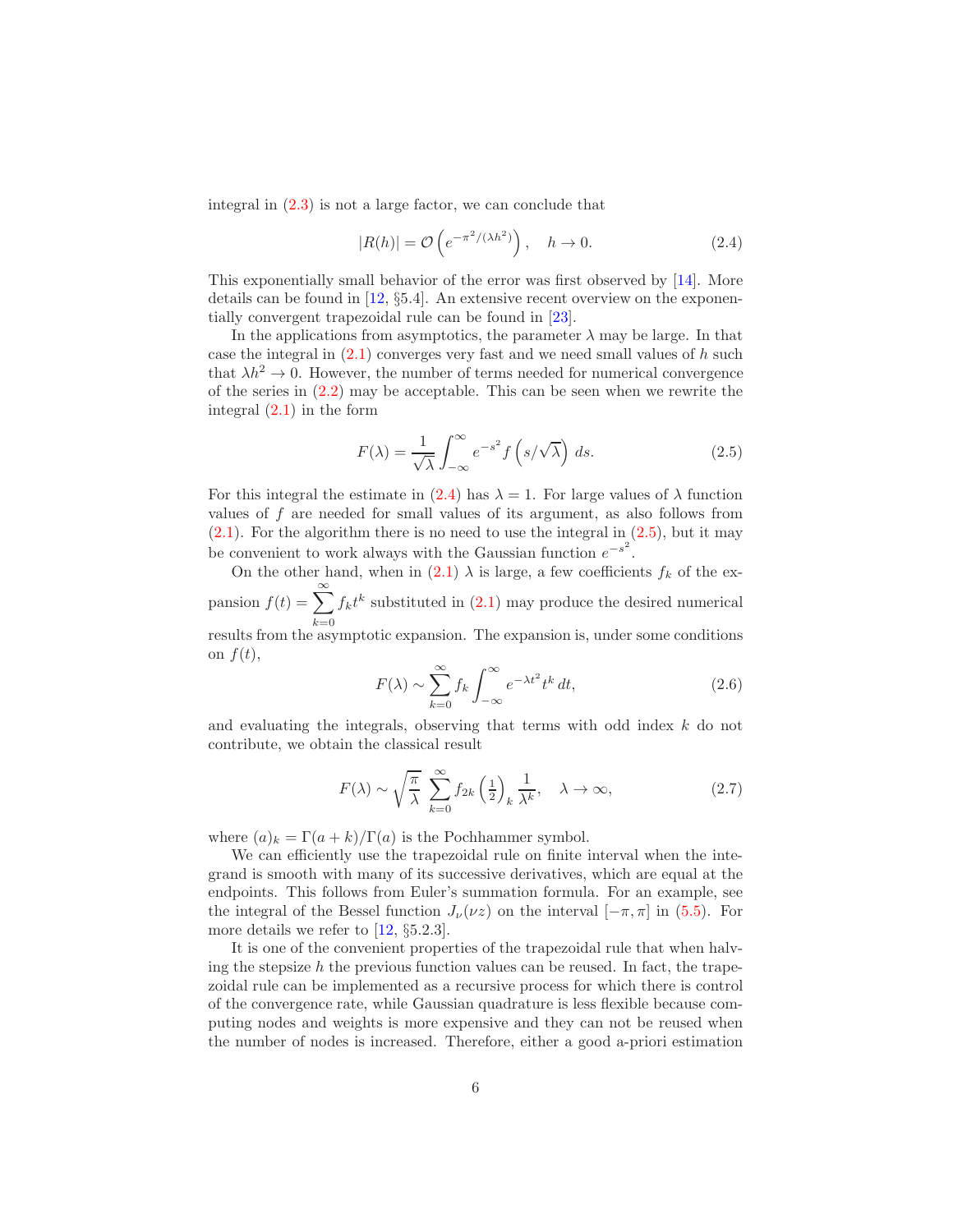<span id="page-6-0"></span>

| case                 | $error G - H$ | error Trap.   | $\frac{1}{2}h$ |
|----------------------|---------------|---------------|----------------|
| $f(t)=1$             | $2.00e - 15$  | $1.00e - 15$  | $1.00e - 15$   |
| $f(t) = \cos(4t)$    | $2.71e-12$    | $1.09e - 06$  | $1.00e - 15$   |
| $f(t) = 1/(1 + t^2)$ | $1.01e - 0.5$ | $5.12e - 0.5$ | $2.06e{-}10$   |

Table 1: Relative errors in the computation of three functions by using Gauss-Hermite quadrature and the trapezoidal rule.

of the error is available, or one just have to just try the number of Gaussian nodes.

Example 2.1. In Table [1](#page-6-0) we compare the performance of Gauss-Hermite with the trapezoidal rule. Gauss-Hermite should be exact for  $f(t) = 1$ ; the result gives a check that the weights and nodes are correct. We give three examples for the computation of the integral in [\(2.1\)](#page-4-1) with  $\lambda = 1$ . We use Gauss-Hermite quadrature with  $n = 24$ . For this we need 12 function evaluations, because of the symmetry of the rule and the chosen even functions. For the trapezoidal rule we compute  $t_0$  such that  $e^{-t_0^2} = 10^{-16}$ , that is,  $t_0 = 6.0697...$ , and we choose  $h = t_0/12 = 0.5058...$  Hence, we use 13 nodes  $kh, k = 0, 1, 2, ..., 12$ . For the results in Table [1](#page-6-0) we use Maple with Digits  $= 16$ . For the numerical examples given in the paper no symbolic properties of Maple have been used.

We see that for the function  $f(t) = \cos(4t)$  the performance of the Gauss-Hermite rule is much better. In the final column we use the trapezoidal rule with  $h/2$  and 25 nodes.

# <span id="page-6-1"></span>3 Preparing Airy-type integrals for the trapezoidal rule

To evaluate the integral in  $(1.1)$  by using the trapezoidal rule we consider three cases:  $\eta > 1$ ,  $-1 \leq \eta \leq 1$ , and  $\eta < -1$ . This splitting up of R is quite convenient, but we could have chosen other intervals. The main requirement is that we do not use the saddle point contour for small values of  $|\eta|$ .

As explained in §[1,](#page-0-1) we take different intervals because when  $\eta \to 0$  the ideal saddle point contour for numerical quadrature becomes non-smooth, with as limiting form the two lines in Figure [1.](#page-2-0) Apart from this, the functions in the integrand that arise during the transformations of the variables will have their singularities approaching the origin as  $\eta \to 0$ .

As will appear, we use transformations that will give new integrals that are special cases of those for the K- and J-Bessel functions of order  $\pm \frac{1}{3}$ .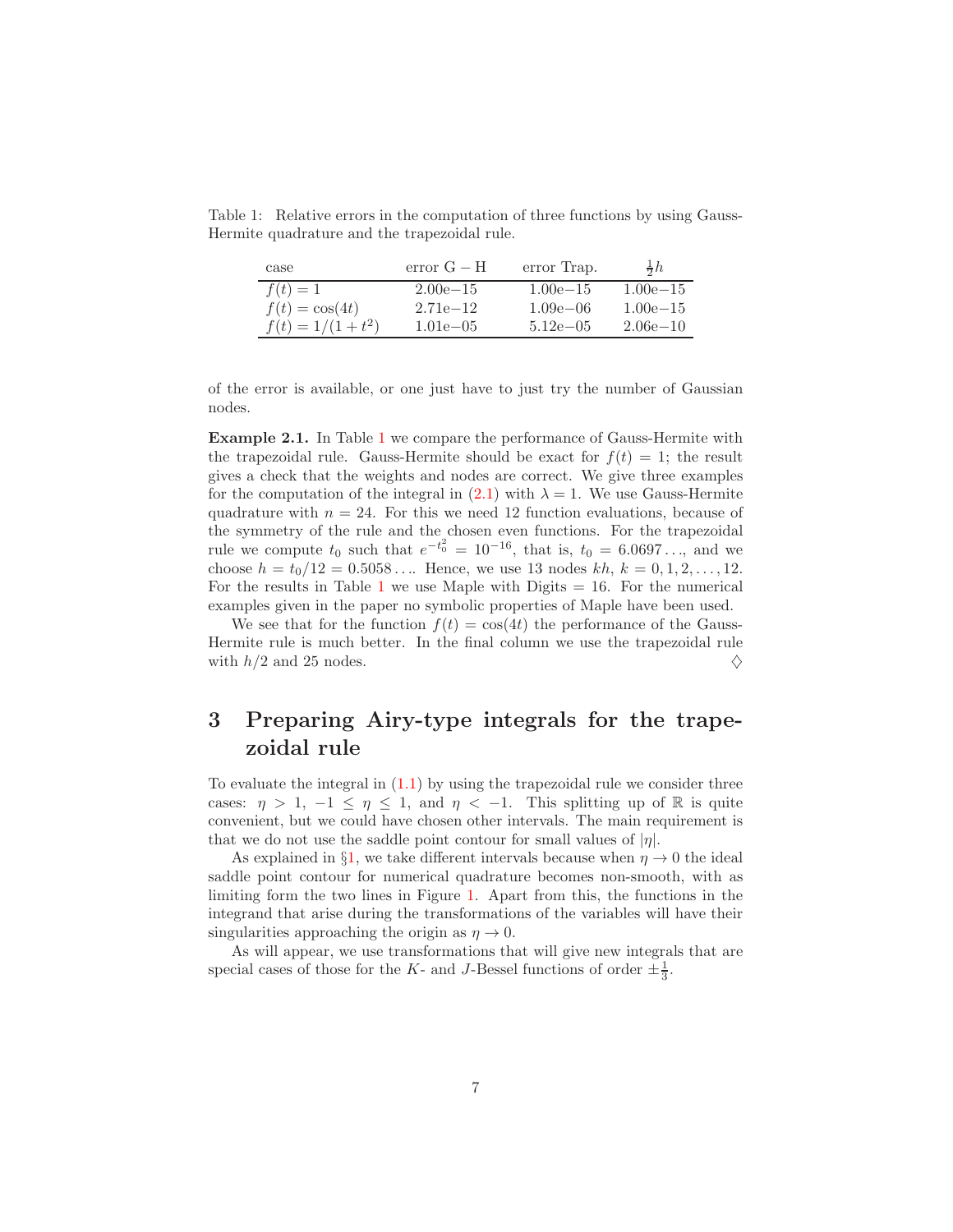#### <span id="page-7-6"></span>3.1 The trapezoidal rule for  $\eta > 1$

After the substitution  $t = \sqrt{\eta} w$  [\(1.1\)](#page-0-0) becomes

<span id="page-7-5"></span>
$$
F(\eta) = \frac{\sqrt{\eta}}{2\pi i} \int_{\mathcal{C}} e^{-\frac{3}{2}\xi\phi(w)} g(w) \, dw, \quad \phi(w) = -\frac{1}{3}w^3 + w,\tag{3.1}
$$

where

<span id="page-7-2"></span>
$$
\xi = \frac{2}{3}\eta^{\frac{3}{2}}, \quad g(w) = f(\sqrt{\eta} w). \tag{3.2}
$$

We write  $w = u + iv$ , which gives

$$
\phi(w) = \phi_r(u, v) + i \phi_i(u, v),
$$
  
\n
$$
\phi_r(u, v) = -\frac{1}{3}u^3 + uv^2 + u,
$$
  
\n
$$
\phi_i(u, v) = -(u^2 - \frac{1}{3}v^2 - 1)v.
$$
\n(3.3)

The saddle point contour through the saddle point  $w = 1$  follows from solving  $\phi_i(u, v) = \phi_i(1, 0) = 0$ , that is, when we take  $u = \sqrt{\frac{1}{3}v^2 + 1}$ ,  $v \in \mathbb{R}$ . We write

<span id="page-7-0"></span>
$$
u = \cosh\left(\frac{1}{3}\theta\right), \quad v = \sqrt{3} \sinh\left(\frac{1}{3}\theta\right), \quad \theta \in \mathbb{R},
$$
 (3.4)

which is a parametrization of the saddle point contour. It follows that

$$
\frac{3}{2}\phi_r(u,v) = 4\cosh^3\left(\frac{1}{3}\theta\right) - 3\cosh\left(\frac{1}{3}\theta\right) = \cosh\theta, \quad \phi_i(u,v) = 0. \tag{3.5}
$$

We integrate with respect to  $\theta$  and obtain with  $w = u + iv$  and  $u, v$  as in [\(3.4\)](#page-7-0),

<span id="page-7-3"></span>
$$
F(\eta) = \frac{e^{-\xi}}{2\pi} \sqrt{\frac{1}{3}} \eta \int_{-\infty}^{\infty} e^{-\xi(\cosh(\theta) - 1)} g(w) \cosh\left(\frac{1}{3}\theta\right) \left(1 - i\frac{v}{3u}\right) d\theta. \tag{3.6}
$$

To obtain the form in [\(2.1\)](#page-4-1), we substitute  $\tau = 2 \sinh(\frac{1}{2}\theta)$ , and we have

<span id="page-7-4"></span>
$$
F(\eta) = \frac{e^{-\xi}}{2\pi} \sqrt{\frac{1}{3}\eta} \int_{-\infty}^{\infty} e^{-\frac{1}{2}\xi\tau^2} h(\tau) d\tau,
$$
 (3.7)

where

<span id="page-7-1"></span>
$$
h(\tau) = g(w) \left( 1 - i \frac{v}{3u} \right) \frac{\cosh\left(\frac{1}{3}\theta\right)}{\cosh\left(\frac{1}{2}\theta\right)}.
$$
 (3.8)

There are several steps needed to compute  $h(\tau)$  from [\(3.8\)](#page-7-1). We summarize: 1. given  $\tau$ , compute  $\theta = 2 \arcsinh(\frac{1}{2}\tau);$ 

- 2. compute  $w = u + iv = \cosh\left(\frac{1}{3}\theta\right) + i\sqrt{3} \sinh\left(\frac{1}{3}\theta\right);$
- 3. compute  $g(w) = f(\sqrt{\eta} w)$ ; see [\(3.2\)](#page-7-2);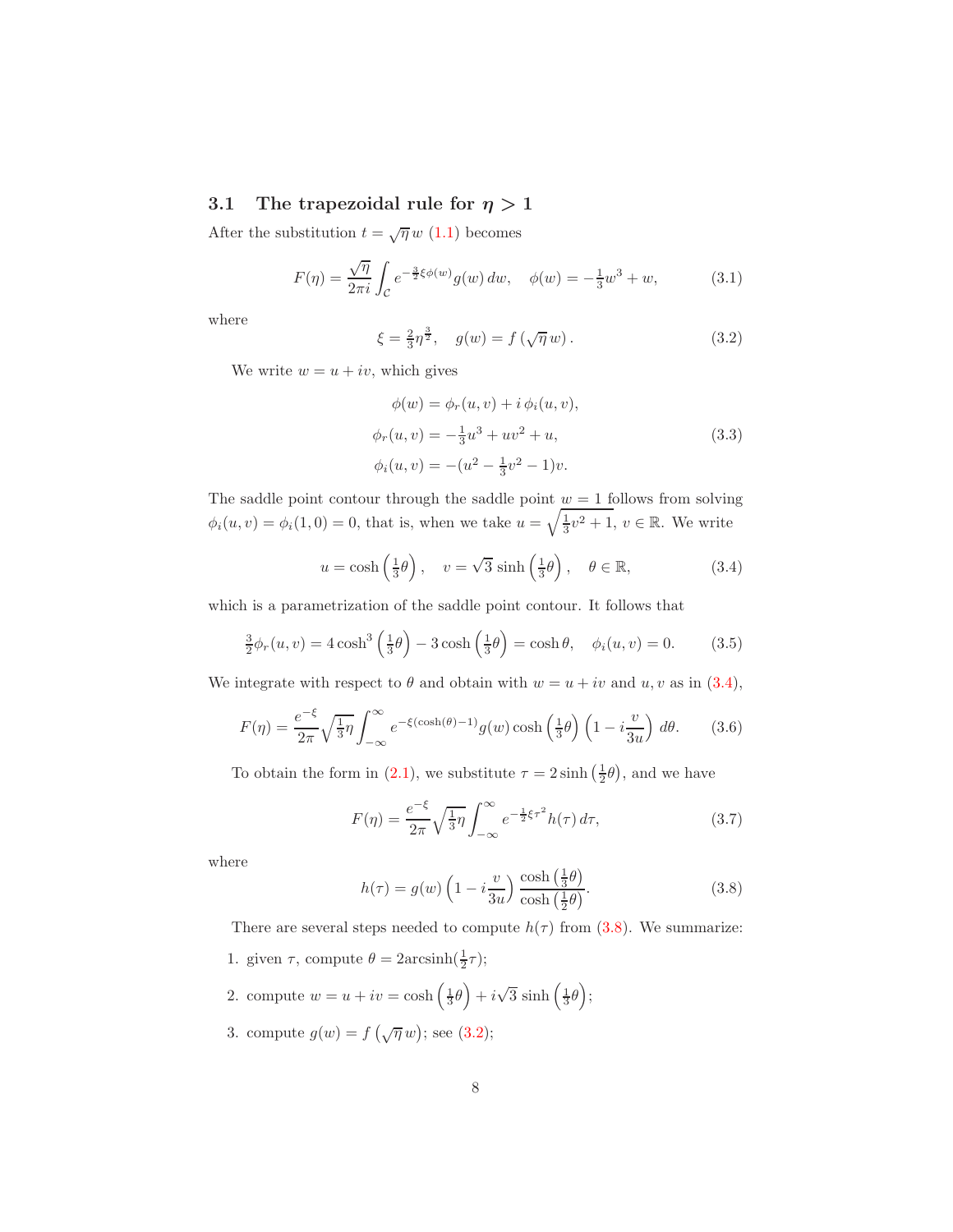4. with these values compute  $h(\tau)$ .

An important feature of the representations in  $(3.6)$  and  $(3.7)$  is  $e^{-\xi}$  in front of the integrals. When  $\eta$  is large, it is convenient to have this dominant factor explicitly outside the integral. This factor arises when we integrate the integral in  $(3.1)$  through the saddle point at  $w = 1$ . On the other hand, when  $\eta \to 0$ , the parameter  $\xi = \frac{2}{3} \eta^{3/2}$  tends to 0 as well, the exponential function in the integrand loses its dominant role, and the integrals in  $(3.1)$  and  $(3.7)$  may become divergent, due to transformations. Therefore, we consider  $-1 \leq \eta \leq 1$ as a separate case.

<span id="page-8-0"></span>**Remark 3.1.** When we take in [\(3.6\)](#page-7-3)  $g(w) = 1$ , and observe that  $v/u$  is odd, we obtain a K-Bessel function:

$$
F(\eta) = \frac{1}{2\pi} \sqrt{\frac{1}{3}} \eta \int_{-\infty}^{\infty} e^{-\xi \cosh \theta} \cosh\left(\frac{1}{3}\theta\right) d\theta = \frac{1}{\pi} \sqrt{\frac{1}{3}} \eta K_{\frac{1}{3}}(\xi). \tag{3.9}
$$

Because of the well-known relation between this Bessel function and the Airy function (see [\[19,](#page-28-4)  $\S 9.6(i)$ ]), we have

$$
F(\eta) = \text{Ai}(\eta),\tag{3.10}
$$

which also follows from  $(1.1)$  (with  $f(t) = 1$ ) and  $(1.5)$ .

**Remark 3.2.** When  $\xi$  is large, we can expand the function  $h(\tau)$  in [\(3.8\)](#page-7-1) in powers of  $\tau$  and obtain an asymptotic expansion of  $F(\eta)$ . From the expansion  $h(\tau) = \sum_{n=0}^{\infty}$  $k=0$  $h_k \tau^k$  we obtain (see also  $(2.4)$  and  $(2.5)$ )

$$
F(\eta) \sim \frac{e^{-\xi}}{\sqrt{2\pi\xi}} \sqrt{\frac{1}{3}} \eta \sum_{k=0}^{\infty} h_{2k} 2^k \left(\frac{1}{2}\right)_k \frac{1}{\xi^k}, \quad \xi \to \infty.
$$
 (3.11)

Similar as described after [\(3.8\)](#page-7-1) on computing  $h(\tau)$ , we need several steps to  $\sum_{k=1}^{\infty} w_k \theta^k$ . Next expand w in powers of  $\tau$  by using  $\theta = 2 \arcsinh(\frac{1}{2}\tau)$ . After obtain the coefficients  $h_k$ . First, by using [\(3.4\)](#page-7-0), expand  $w = u + iv = 1 +$ this, we need to expand the factors of  $h(\tau)$  shown in [\(3.8\)](#page-7-1) in powers of  $\tau$ .  $\Delta$ 

#### 3.2 The trapezoidal rule for  $\eta < -1$

The path of integration C in [\(1.1\)](#page-0-0) is split up into two parts  $C = C_-\cup C_+$ , with C– from  $\infty e^{-\frac{1}{3}\pi i}$  to  $-\infty$ , and C<sub>+</sub> from  $-\infty$  to  $\infty e^{\frac{1}{3}\pi i}$ . See Figure [1,](#page-2-0) where we see the two parts for the case  $\eta = -1$  running from  $-\infty$  to  $\infty e^{\pm \frac{1}{3}\pi i}$ , with the indicating directions of integration. As long as  $|\eta|$  remains bounded away from zero, the contours  $\mathcal{C}_\pm$  are smooth, just as the original contour  $\mathcal C$  in the previous case for  $\eta > 1$ .

We denote the contributions from the paths  $C_{\pm}$  by  $F^{\pm}(\eta)$ , and we have  $F(\eta) = F^+(\eta) + F^-(\eta)$ . The saddle points are at  $\pm i\beta$ , with  $\beta = \sqrt{-\eta}$ , and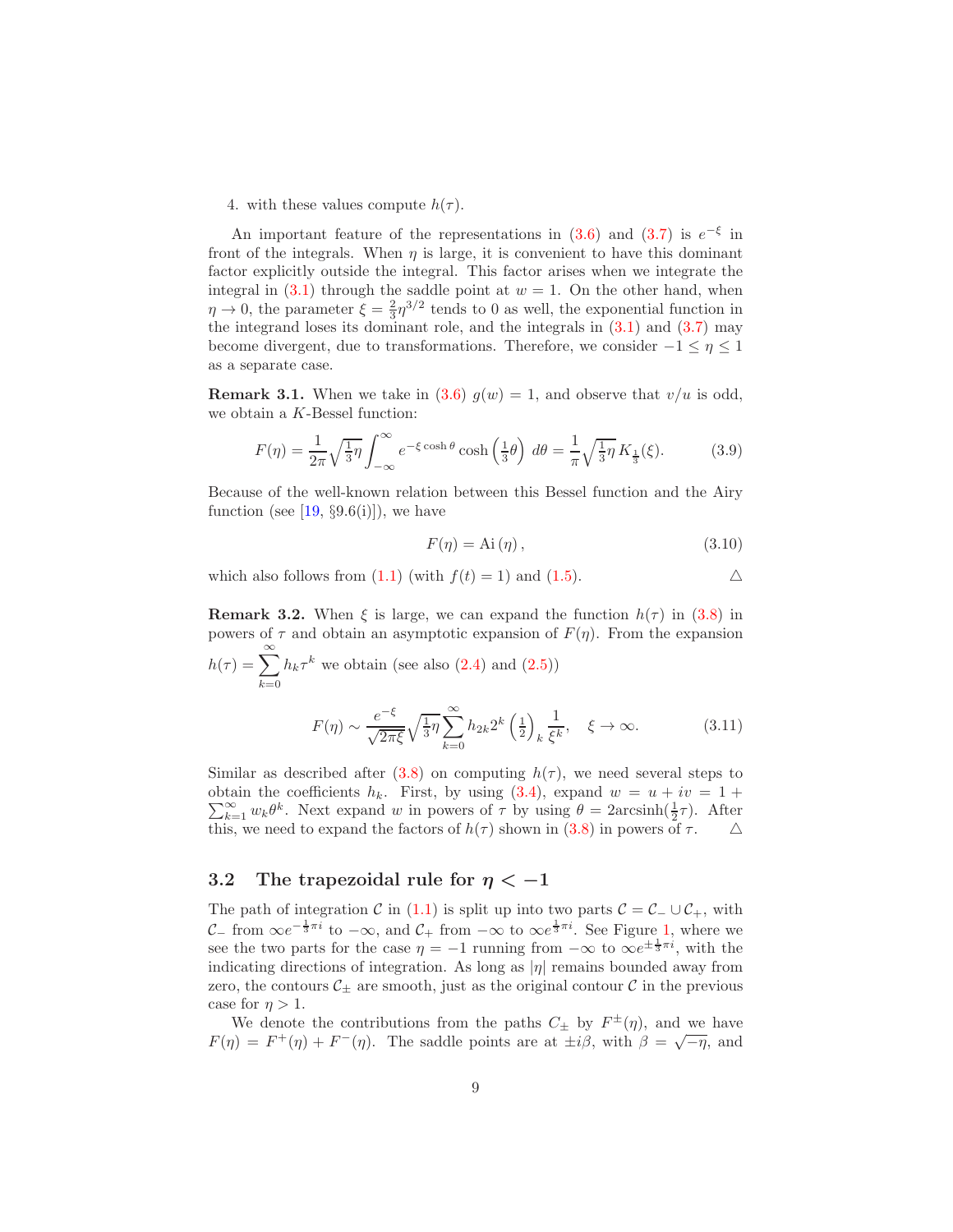the steepest descent paths run through these points. We assume that  $f(t)$  is analytic around these paths and that for large values of t we have  $f(t) = \mathcal{O}(t^{\alpha})$ for some  $\alpha.$ 

When we have computed  $F^+(\eta)$  and  $f(t)$  is a real function (real for real values of t), then we find  $F(\eta)$  by taking twice the real part of  $F^+(\eta)$ . That is,  $F(\eta) = 2\Re F^+(\eta).$ 

We consider the contribution from the path in the upper half plane

<span id="page-9-0"></span>
$$
F^{+}(\eta) = \frac{1}{2\pi i} \int_{\mathcal{C}_{+}} e^{\frac{1}{3}t^{3} + \beta^{2}t} f(t) dt, \quad \beta = \sqrt{-\eta}, \quad \beta > 1,
$$
 (3.12)

through the saddle point  $t = +i\beta$ . We write  $t = \beta w$ , which gives

$$
F^{+}(\eta) = \frac{\beta}{2\pi i} e^{i\xi} \int_{\mathcal{C}_{+}} e^{-\frac{3}{2}\xi\phi(w)} g(w) \, dw,
$$
\n(3.13)

where

$$
g(w) = f(\beta w), \quad \phi(w) = -\frac{1}{3}w^3 - w + \frac{2}{3}i, \quad \xi = \frac{2}{3}\beta^3. \tag{3.14}
$$

At the saddle point  $w = i$  we have  $\phi(i) = 0$ . With  $w = u + iv$ , the saddle point contour follows from the equation  $\Im \phi(w) = -u^2v + \frac{1}{3}v^3 - v + \frac{2}{3} = 0.$ A solution is  $u = (v-1)\sqrt{(v+2)/(3v)}$ ,  $v > 0$ . In the Introduction we have obtained this form (see [\(1.3\)](#page-1-1)), but here we used the substitution  $t = \beta w$ .

This time we use a different parametrization of the saddle point contour, because we like to obtain an integral from which a representation of the J-Bessel function follows, in a similar manner as we have obtained  $(3.6)$ , which becomes a K-Bessel function when  $g(w) = 1$ . See also Remark [3.1.](#page-8-0)

We take in [\(3.12\)](#page-9-0)  $w = 2 \sinh(\frac{1}{3}\theta)$ , write  $\theta = \sigma + i\tau$ , and obtain  $\phi(w) =$  $\phi_r(\sigma, \tau) + i\phi_i(\sigma, \tau)$ , where

$$
\phi(w) = -\frac{2}{3}\sinh\theta + \frac{2}{3}i,
$$
  
\n
$$
\phi_r(\sigma, \tau) = -\frac{2}{3}\sinh\sigma\cos\tau,
$$
  
\n
$$
\phi_i(\sigma, \tau) = \frac{2}{3}\cosh\sigma\sin\tau - \frac{2}{3},
$$
\n(3.15)

and

<span id="page-9-2"></span>
$$
F^{+}(\eta) = \frac{\beta}{3\pi i} e^{i\xi} \int_{\mathcal{L}_{+}} e^{\xi(\sinh\theta - i)} g(w) \cosh\left(\frac{1}{3}\theta\right) d\theta.
$$
 (3.16)

The path  $\mathcal{L}_+$  is shown in Figure [2](#page-10-0) and follows from  $\phi_i(u, v) = 0$ . It is given by

<span id="page-9-1"></span>
$$
\cosh \sigma \sin \tau = 1, \quad 0 < \tau < \pi. \tag{3.17}
$$

When we integrate with respect to  $\sigma$ , we need  $d\tau/d\sigma$ . From [\(3.17\)](#page-9-1) we obtain for  $\sigma > 0$ , where  $\tau \in (\frac{1}{2}\pi, \pi)$  (see Figure [2\)](#page-10-0), and, hence,  $\cos \tau < 0$ ,

$$
\frac{d\tau}{d\sigma} = -\frac{\sinh \sigma}{\cos \tau \cosh^2 \sigma} = \frac{\sinh \sigma}{\sqrt{1 - \sin^2 \tau} \cosh^2 \sigma} = \frac{1}{\cosh \sigma} = \sin \tau. \tag{3.18}
$$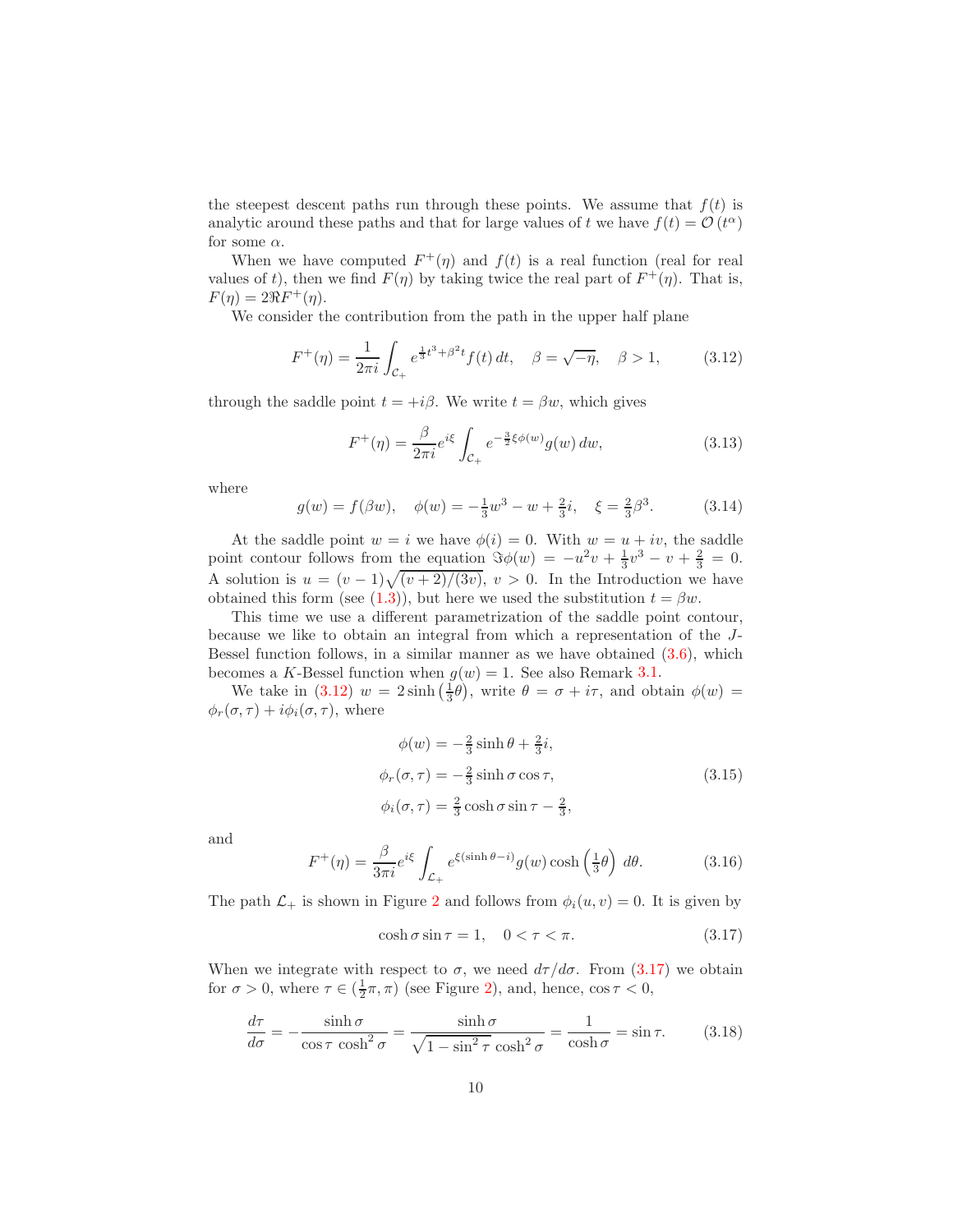

<span id="page-10-0"></span>Figure 2: Saddle point contour  $\mathcal{L}_+$  defined by [\(3.17\)](#page-9-1) in the  $\theta$ -plane,  $\theta = \sigma + i\tau$ ,  $\tau \in (0, \pi)$ .

When  $\sigma < 0$  we have  $\cos \tau > 0$  and  $\sinh \sigma < 0$ , and we obtain the same result for  $d\tau/d\sigma$ .

It follows that

$$
F^{+}(\eta) = \frac{\beta}{3\pi i} e^{i\xi} \int_{-\infty}^{\infty} e^{\xi \sinh \sigma \cos \tau} g(w) \cosh\left(\frac{1}{3}\theta\right) (1 + i \sin \tau) d\sigma.
$$
 (3.19)

For the argument of the exponential function we have  $\sinh \sigma \cos \tau \leq 0$  for all  $\sigma \in \mathbb{R}$ . To see this, we have using  $(3.17)$ 

$$
\cos^2 \tau = \frac{\sinh^2 \sigma}{\cosh^2 \sigma} \quad \Longrightarrow \quad \cos \tau = -\frac{\sinh \sigma}{\cosh \sigma},\tag{3.20}
$$

where the minus sign is chosen because  $sign(cos \tau) = -sign(\sigma)$ . In this way, we obtain

$$
\sinh \sigma \cos \tau = -\frac{\sinh^2 \sigma}{\cosh \sigma} = -\tanh \sigma \sinh \sigma, \quad \sigma \in \mathbb{R} \tag{3.21}
$$

and

<span id="page-10-2"></span>
$$
F^{+}(\eta) = \frac{\beta}{2\pi i} e^{i\xi} \int_{-\infty}^{\infty} e^{-\xi \tanh \sigma \sinh \sigma} g(w) \cosh\left(\frac{1}{3}\theta\right) (1 + i \sin \tau) d\sigma.
$$
 (3.22)

**Remark 3.3.** When we take  $g(w) = 1$ , the integral in  $(3.16)$  reduces to one that defines a sum of J-and Y-Bessel functions of order  $\pm \frac{1}{3}$ , similarly as in Remark [3.1.](#page-8-0) To verify this, we have for the J-Bessel function the representation

<span id="page-10-1"></span>
$$
J_{\nu}(z) = \frac{1}{2\pi i} \int_{\mathcal{L}} e^{z \sinh s - \nu s} ds.
$$
 (3.23)

The contour  $\mathcal L$  in [\(3.23\)](#page-10-1) starts at  $+\infty - \pi i$  and terminates at  $+\infty + \pi i$ . It may visit  $-\infty$  on the negative real axis, and then it can be composed by using the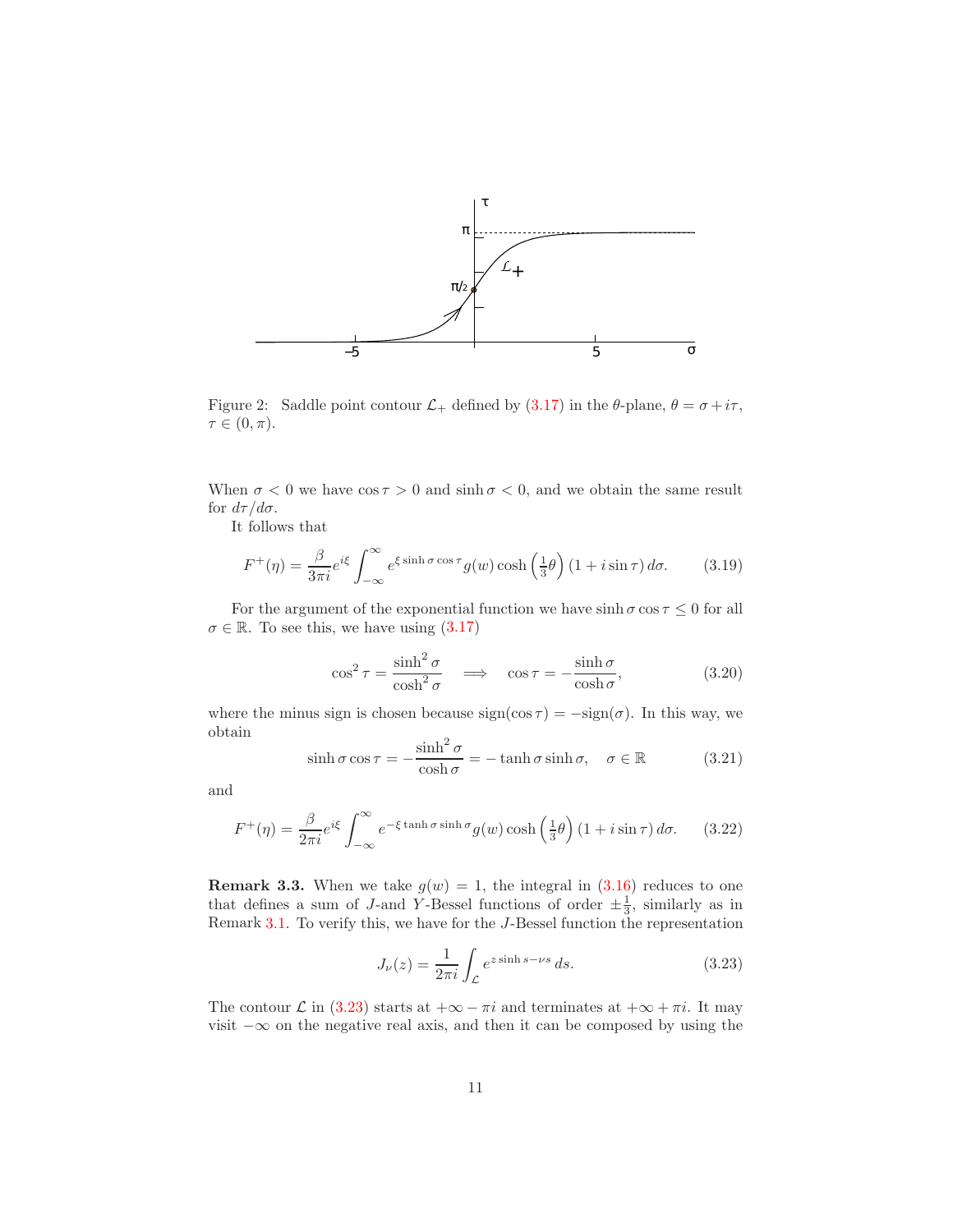contours for the Hankel functions. In this way, we obtain

<span id="page-11-1"></span>
$$
H_{\nu}^{(1)}(z) = \frac{1}{\pi i} \int_{-\infty}^{\infty + \pi i} e^{z \sinh s - \nu s} ds,
$$
  
\n
$$
H_{\nu}^{(2)}(z) = \frac{-1}{\pi i} \int_{-\infty}^{\infty - \pi i} e^{z \sinh s - \nu s} ds.
$$
\n(3.24)

Together these functions give

$$
J_{\nu}(z) = \frac{1}{2} \left( H_{\nu}^{(1)}(z) + H_{\nu}^{(2)}(z) \right). \tag{3.25}
$$

It follows that, when  $g(w) = 1$ , [\(3.16\)](#page-9-2) becomes

$$
F^{+}(\eta) = \frac{1}{6}\beta \left( H_{-\frac{1}{3}}^{(1)}(\xi) + H_{\frac{1}{3}}^{(1)}(\xi) \right)
$$
  
=  $\frac{1}{6}\beta \left( J_{-\frac{1}{3}}(\xi) + iY_{-\frac{1}{3}}(\xi) + J_{\frac{1}{3}}(\xi) + iY_{\frac{1}{3}}(\xi) \right).$  (3.26)

As remarked at the beginning of this section, the complete  $F(\eta)$  follows from taking twice the real part of  $F^+(\eta)$ , and we obtain

$$
F(\eta) = \frac{1}{3}\beta \left( J_{-\frac{1}{3}}(\xi) + J_{\frac{1}{3}}(\xi) \right), \quad \beta = \sqrt{-\eta}, \quad \xi = \frac{2}{3}\beta^3. \tag{3.27}
$$

This corresponds with [\[19,](#page-28-4) Eqn. 9.6.6]

$$
\text{Ai}(-z) = \frac{1}{3}\sqrt{z}\left(J_{-\frac{1}{3}}(\zeta) + J_{\frac{1}{3}}(\zeta)\right), \quad \zeta = \frac{2}{3}z^{\frac{3}{2}}.
$$
 (3.28)

 $\triangle$ 

#### <span id="page-11-0"></span>3.3 The trapezoidal rule for  $-1 \leq \eta \leq 1$

For large positive values of  $\eta$  the function  $F(\eta)$  defined in [\(1.1\)](#page-0-0) will be very small. The front factor  $e^{-\xi}$  in [\(3.1\)](#page-7-5) and in later formulas describes this behavior very well. This factor arises when we choose for the contour  $\mathcal C$  in  $(1.1)$  or in  $(3.1)$  a contour through the saddle points  $t = \sqrt{\eta}$  or  $w = 1$ .

However, because of the transformation  $t = \sqrt{\eta} w$ , the integrals in [\(3.6\)](#page-7-3) and [\(3.7\)](#page-7-4) become useless when  $\eta \to 0$  and, hence,  $\xi \to 0$ . To handle this for the present values of  $\eta$ , we do not use the  $t \to w$  transformation and we do not use a path through the saddle point  $t = \sqrt{\eta}$ . As a consequence, we miss the factor  $e^{-\xi}$  as in [\(3.4\)](#page-7-0), which is dominant when  $\xi$  is large, but this factor is not relevant in the present case.

We take for the path of the integral in [\(1.1\)](#page-0-0)  $t = u + iv$ , with  $u = 1 + \sqrt{1 + \frac{1}{3}v^2}$ . In this way the path is independent of  $\eta$ , it cuts the real axis at the fixed point  $t = 2$ , and it runs into the valleys of the function  $e^{\frac{1}{3}t^3}$ . We could have taken u slightly different, but the present choice works well and is convenient.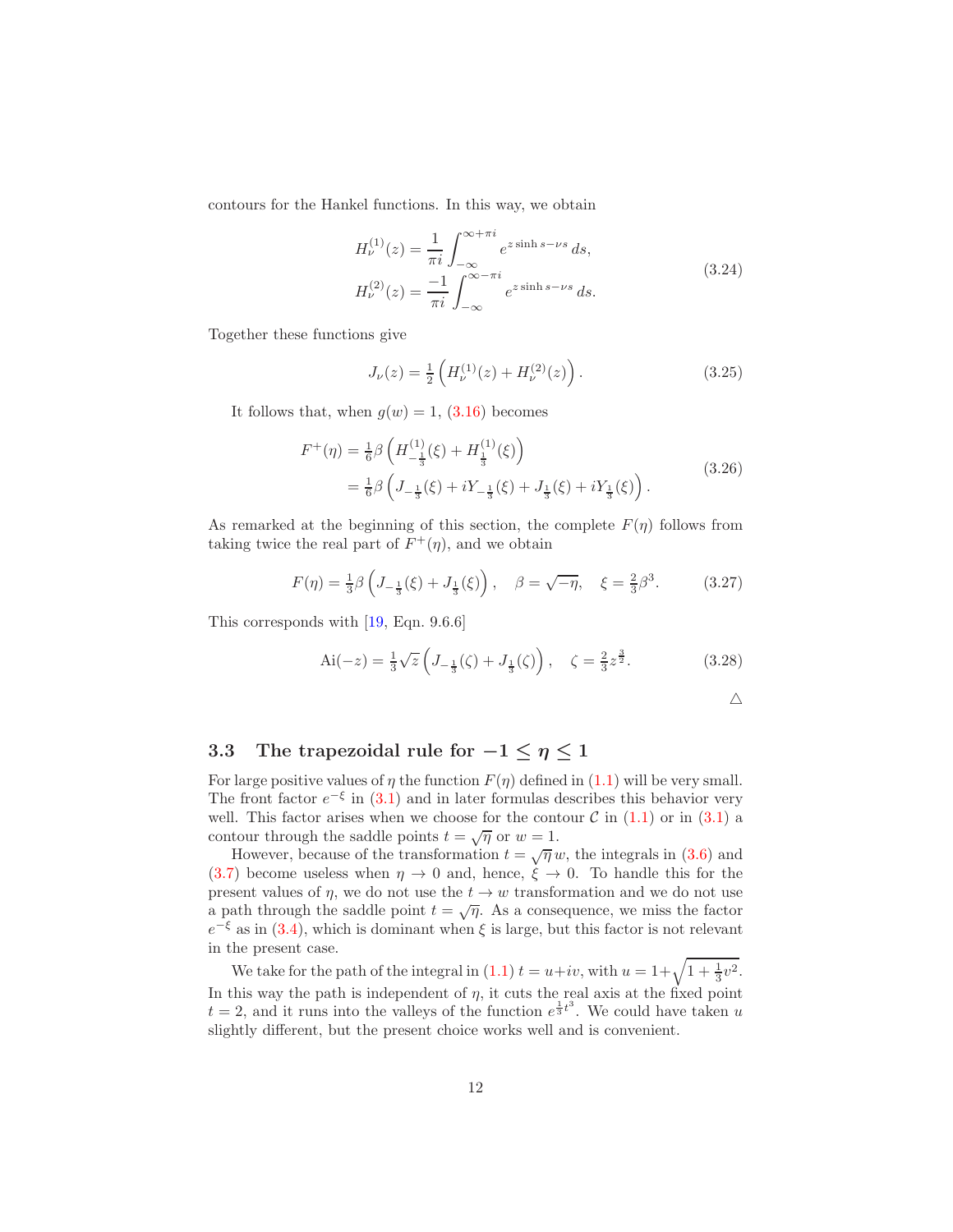We parametrize the path by writing

$$
u = 1 + \cosh \theta, \quad v = \sqrt{3} \sinh \theta, \quad \theta \in \mathbb{R}.
$$
 (3.29)

This gives

<span id="page-12-2"></span>
$$
\phi(t) = \frac{1}{3}t^3 - \eta t = \frac{8}{3} - 2\eta - p(\theta) + ir(\theta),\np(\theta) = \frac{1}{3}(\cosh\theta - 1) (8\cosh^2\theta + 14\cosh\theta + 2 + 3\eta),
$$
\n(3.30)  
\n
$$
r(\theta) = \sqrt{3}\sinh\theta (2\cosh\theta + 2 - \eta).
$$

When we integrate with respect to  $\theta$ , using  $\frac{dt}{d\theta} = \sinh \theta + i\sqrt{3} \cosh \theta$ , we obtain

<span id="page-12-0"></span>
$$
F(\eta) = \frac{\sqrt{3}e^{\frac{8}{3}-2\eta}}{2\pi i} \int_{-\infty}^{\infty} e^{-p(\theta)}q(\theta) d\theta, \quad q(\theta) = \frac{1}{\sqrt{3}}f(t)e^{ir(\theta)}\frac{dt}{d\theta}.
$$
 (3.31)

Because we have not chosen a saddle point contour, on our present path  $\Im \phi(t) = r(\theta)$  is not constant. Apart from the choice of  $f(t)$  in [\(1.1\)](#page-0-0), this causes oscillations due to the choice of our contour. This becomes visible in the function  $q(\theta)$ . Again, apart from the influence of  $f(t)$ , we observe that  $r(\theta)$  is of lower growth than the function  $p(\theta)$  for large  $\theta$ . The oscillations due to  $e^{ir(\theta)}$  have some influence on the convergence when applying the trapezoidal rule, but the dominant factor  $e^{-p(\theta)}$  will damp these oscillations quite well.

**Example [3](#page-13-0).4.** In Figure 3 we show a graph of the integrand part  $\Im(e^{-p(\theta)}q(\theta))$ with  $\eta = 1$ ,  $f(t) = \cos(4t)$ ,  $\theta \in [-2, 2]$ . We observe some oscillations of the integrand and fast damping thereof. This choice of  $f(t)$  causes extra oscillations and is exponentially large for large  $\Im t$ . When  $|\theta| > 1.65$  the integrand of the integral in [\(3.31\)](#page-12-0) is smaller than  $1.50e - 16$ . We take  $h = 0.1$  and  $k_{max} =$  $|1.65/h| = 16$ , the number of terms in the trapezoidal with positive index k. We compare the result with the value of  $\Re(\text{Ai}(\eta + 4i))$  and find a relative error  $1.87e - 8$ . When we halve the stepsize, taking  $h = 0.05$  and  $k_{max} = |1.65/h|$ 33, we find a relative error 3.00e − 15. These results are similar for other values of  $\eta \in [-1, 1]$ . of  $\eta \in [-1, 1]$ .

#### 3.4 Other type of contours

In [\[15\]](#page-27-3) the goal of the paper is the construction and analysis of a uniformly applicable quadrature rule, uniform in the parameter c near  $c = 0$ , for the canonical integral

<span id="page-12-1"></span>
$$
I(c) = \int_{-1}^{1} e^{i\omega(\frac{1}{3}t^3 - ct)} f(t) dt \approx \sum_{k=1}^{n} w_k f(x_k),
$$
 (3.32)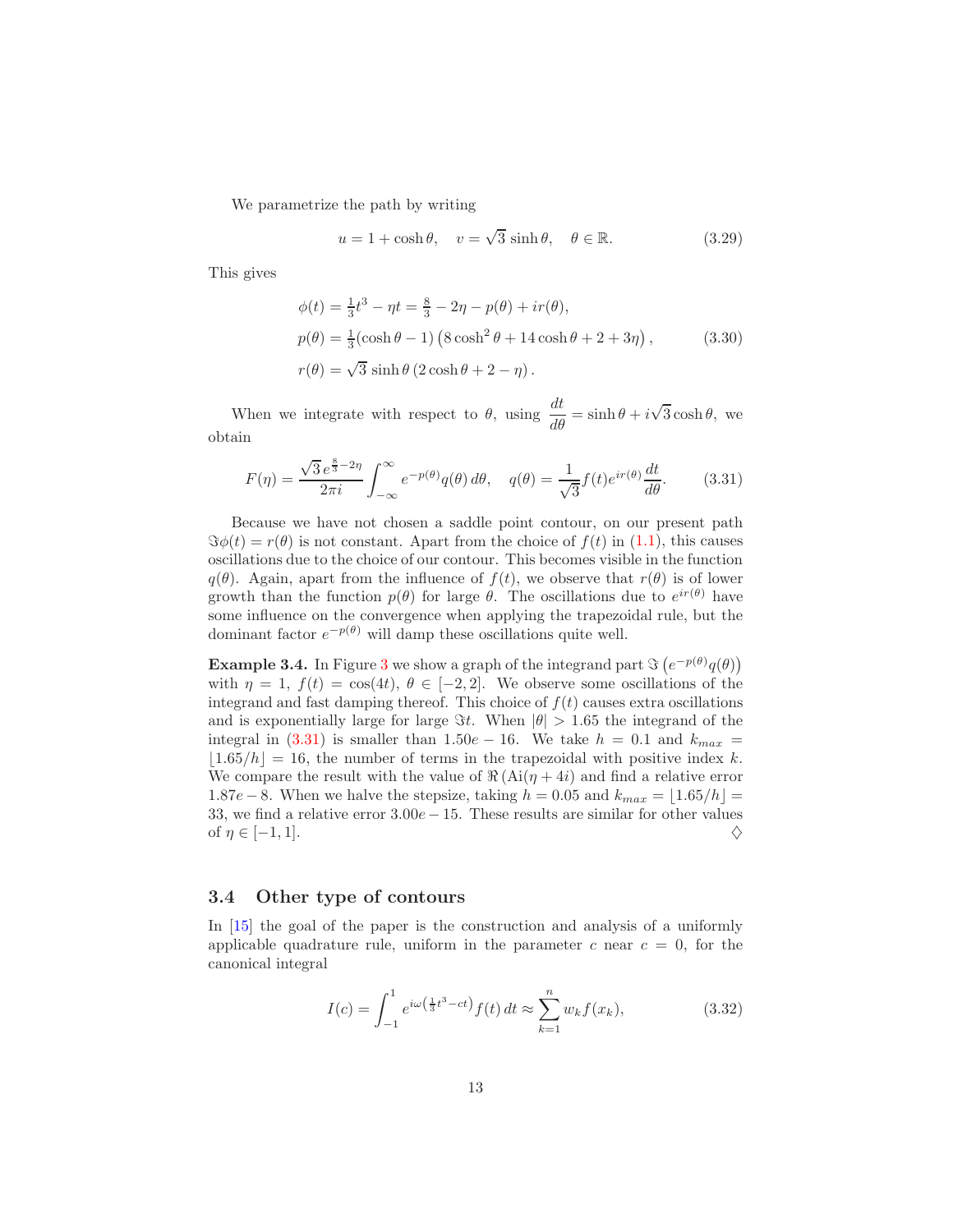

<span id="page-13-0"></span>Figure 3: Graph of  $\Im(e^{-p(\theta)}q(\theta))$  when  $\eta = 1$  and  $f(t) = \cos(4t)$  in [\(3.31\)](#page-12-0) for  $\theta \in [-2,2].$ 

where  $f(t)$  is an analytic function at least in an open neighborhood of [−1, 1] in the complex plane. The interval of integration can be modified into three parts: from  $t = -1$  into the valley at  $\infty e^{\frac{5}{6}\pi i}$  giving an integral  $I_{-1}(c)$ , then from that valley into the valley at  $e^{\frac{1}{6}\pi i}$ , giving an integral  $I_{-1,1}(c)$ , and finally back to  $t = 1$ , giving an integral  $I_1(c)$ . The integral  $I_{-1,1}(c)$  is like the integral in [\(1.6\)](#page-2-2), and this one is in [\[15\]](#page-27-3) computed with Gauss quadrature on a complex contour. Of course,  $f(t)$  should be analytic in the extended domains of the complex plane.

For example, in [\[15,](#page-27-3) §8] we see the integral with the Chebyshev polynomial

<span id="page-13-1"></span>
$$
I(k,\omega) = \int_{-1}^{1} T_k(x)e^{i\omega x} dx = \int_{0}^{\pi} \sin \theta \cos(k\theta) e^{i\omega \cos \theta} d\theta
$$
  

$$
= \frac{1}{2} \int_{0}^{\pi} \sin \theta e^{i(k\theta + \omega \cos \theta)} d\theta + \frac{1}{2} \int_{0}^{\pi} \sin \theta e^{i(-k\theta + \omega \cos \theta)} d\theta
$$
(3.33)  

$$
= I_1(k,\omega) + I_2(k,\omega).
$$

The parameters k and  $\omega$  are large and when  $k \sim \omega$  the integral  $I_1(k, \omega)$  has two nearby saddle points (we use  $\mu = k/\omega$ )

$$
\theta_1 = \arcsin \mu, \qquad \theta_2 = \pi - \arcsin \mu, \qquad 0 < \mu \le 1,
$$
  

$$
\theta_1 = \frac{1}{2}\pi + i \arccosh \mu, \qquad \theta_2 = \frac{1}{2}\pi - i \arccosh \mu, \qquad \mu \ge 1.
$$
 (3.34)

In Figure [4](#page-14-0) we show the paths on which the oscillator  $e^{i(k\theta + \omega \cos \theta)}$  of the integral  $I_1(k,\omega)$  has constant imaginary parts, and the integral over  $[0,\pi]$  follows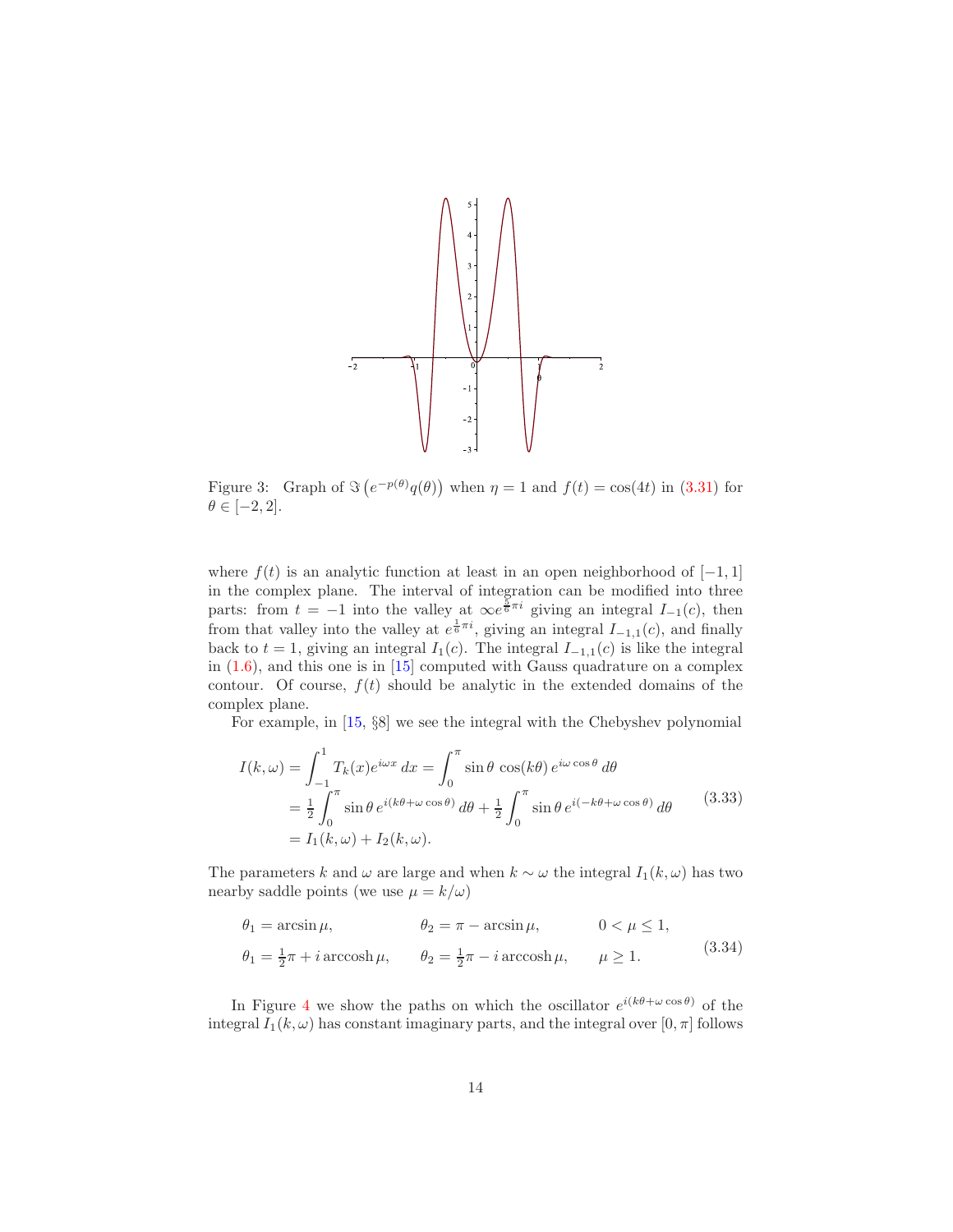

<span id="page-14-0"></span>Figure 4: Paths on which the oscillator  $e^{i(k\theta + \omega \cos \theta)}$  of the integral  $I_1(k,\omega)$ given in [\(3.33\)](#page-13-1) has constant imaginary parts. In the figure on the left we have  $\mu = k/\omega < 1$ , on the right  $\mu = k/\omega > 1$ .

from the roundtrip over all contours

$$
[0, \pi] \cup \mathcal{L}_1 \cup \mathcal{L}_3 \cup \mathcal{L}_4 \cup \mathcal{L}_2, \qquad 0 < \mu \le 1,
$$
  

$$
[0, \pi] \cup \mathcal{L}_1 \cup \mathcal{L}_5 \cup \mathcal{L}_2, \qquad \mu \ge 1.
$$
 (3.35)

The complete integral over these 4 or 5 paths in the shown directions is 0. The contours  $\mathcal{L}_3, \mathcal{L}_4, \mathcal{L}_5$  are saddle point contours on which we can use a transformation with a cubic polynomial to give the form of an Airy-type integral as in [\(1.6\)](#page-2-2). However, we can also use the trapezoidal rule without this transformation, as explained for Bessel function contours in §[5.](#page-19-0)

In  $[10]$  and  $[11]$  we have considered the analysis and computation of the so-called inhomogeneous Airy functions, or Scorer functions, defined by

$$
Gi(z) = \frac{1}{\pi} \int_0^\infty \sin\left(\frac{1}{3}t^3 + zt\right) dt, \quad Hi(z) = \frac{1}{\pi} \int_0^\infty e^{-\frac{1}{3}t^3 + zt} dt. \quad (3.36)
$$

The first integral is only defined for  $z \in \mathbb{R}$ , the other one for  $z \in \mathbb{C}$ , but we have many interrelations for these functions, such as

$$
Gi(z) = -\frac{1}{2} \left( e^{\frac{2}{3}\pi i} Hi \left( z e^{\frac{2}{3}\pi i} \right) + e^{-\frac{2}{3}\pi i} Hi \left( z e^{-\frac{2}{3}\pi i} \right) \right).
$$
 (3.37)

We have constructed non-oscillating contours for the Scorer functions, and we have used the trapezoidal rule for computations. After extra transformations, we can also use Gauss-Laguerre quadrature.

The integrals  $I_{\pm 1}(c)$  that follow from [\(3.32\)](#page-12-1) can be computed in the same way, as is also proposed in [\[15\]](#page-27-3). We can do the integral  $I_{-1,1}(c)$ t with our approach, as follows from a simple transformation from  $(1.6)$  to  $(1.7)$ .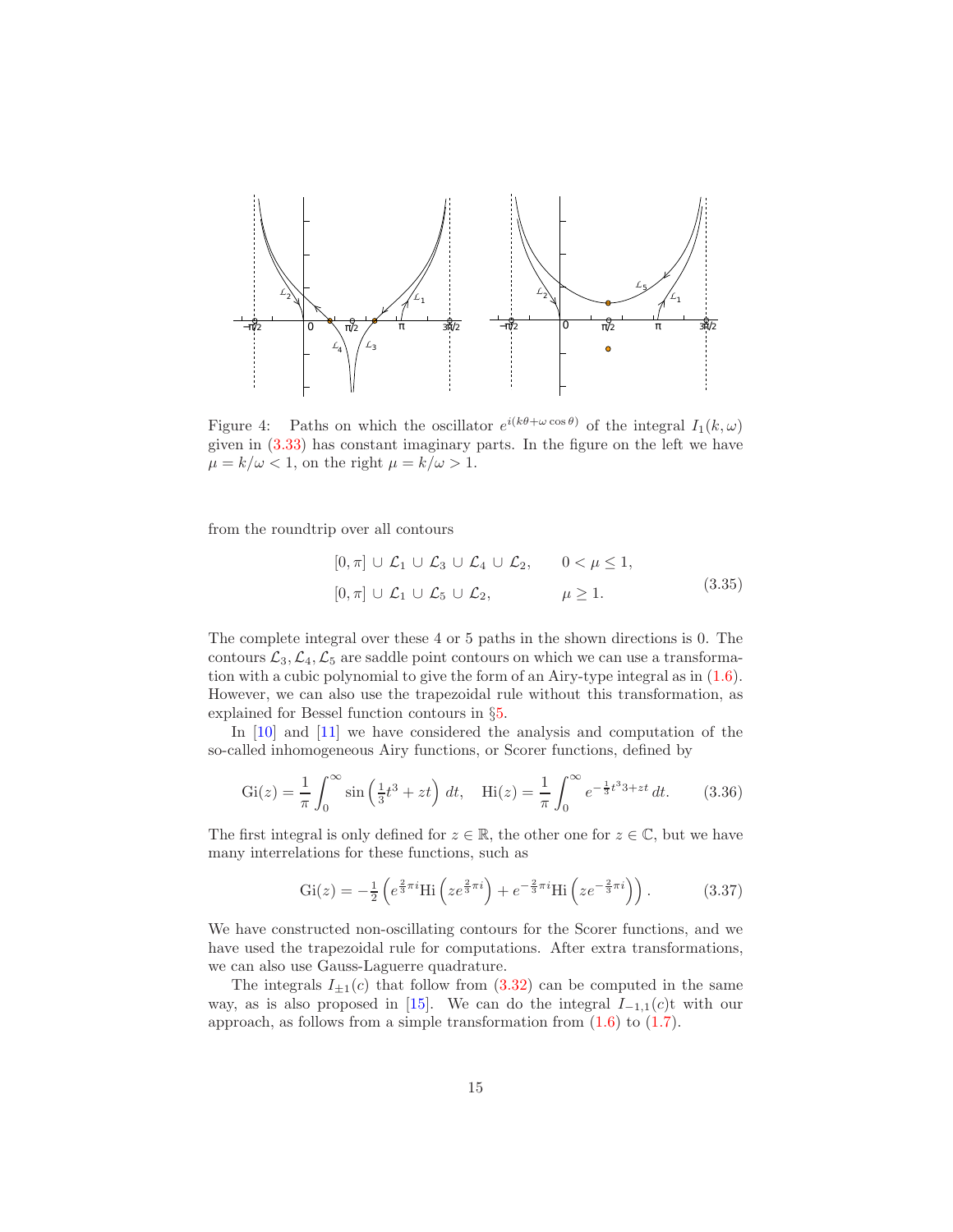# 4 Transforming integrals into Airy-type integrals

We give two examples of the transformation of integrals into the standard form in  $(1.1)$ , one for the J-Bessel function and another one for the Hermite polynomial.

#### <span id="page-15-0"></span>4.1 The Bessel function

We use the integral representation already given in  $(3.23)$ :

$$
J_{\nu}(z) = \frac{1}{2\pi i} \int_{\mathcal{L}} e^{z \sinh s - \nu s} ds,
$$
\n(4.1)

where we assume that  $\nu$  is positive. The contour  $\mathcal L$  starts at  $+\infty - \pi i$  and terminates at  $+\infty + \pi i$ . We will use this representation by replacing z by  $\nu z$ , which gives

<span id="page-15-2"></span>
$$
J_{\nu}(\nu z) = \frac{1}{2\pi i} \int_{\mathcal{L}} e^{\nu(z \sinh s - s)} ds,
$$
\n(4.2)

The two saddle points of this integral  $s_{\pm} = \pm \arccosh(1/z)$  coalesce when  $z = 1$ . For  $0 < z \leq 1$  the saddle points are real, and the function  $J_{\nu}(\nu z)$  is monotonic (as a function of  $z$ ).

For this integral the transformation into an Airy-type integral is originally introduced in [\[3\]](#page-26-3) and reads

<span id="page-15-1"></span>
$$
z\sinh s - s = \frac{1}{3}r^3 - \zeta r + A,\tag{4.3}
$$

where A and  $\zeta$  follow from substituting the corresponding saddle points  $(s_+, \sqrt{\zeta})$ and  $(s_-, -\sqrt{\zeta})$  in the s and r plane. This gives  $A = 0$  and for  $\zeta$  we find

<span id="page-15-4"></span>
$$
\frac{2}{3}\zeta^{\frac{3}{2}} = \arccosh(1/z) - \sqrt{1 - z^2}, \quad 0 < z \le 1,
$$
  

$$
\frac{2}{3}(-\zeta)^{\frac{3}{2}} = \sqrt{z^2 - 1} - \arccos(1/z), \qquad z \ge 1.
$$
 (4.4)

The relation between z and  $\zeta$  is analytic at  $z = 1$ , where  $\zeta = 0$ , and we have the local expansion

<span id="page-15-6"></span>
$$
z(\zeta) = 1 - \lambda + \frac{3}{10}\lambda^2 + \frac{1}{350}\lambda^3 + \dots, \quad \lambda = 2^{-\frac{1}{3}}\zeta.
$$
 (4.5)

The transformation in  $(4.3)$  gives for  $(4.2)$  the standard form

<span id="page-15-3"></span>
$$
J_{\nu}(\nu z) = \frac{1}{2\pi i} \int_{\mathcal{C}} e^{\nu \left(\frac{1}{3}r^3 - \zeta r\right)} h(r) \, dr,\tag{4.6}
$$

where

<span id="page-15-5"></span>
$$
h(r) = \frac{ds}{dr} = \frac{r^2 - \zeta}{z \cosh s - 1},
$$
\n(4.7)

and the contour C runs from  $\infty e^{-\frac{1}{3}\pi i}$  to  $\infty e^{+\frac{1}{3}\pi i}$ . This is the convenient contour when  $\zeta \geq 0$  (or  $0 < z \leq 1$ ), for negative values of  $\zeta$  the contour can be split up as shown in Figure [1](#page-2-0) for  $\eta = \pm 1$ .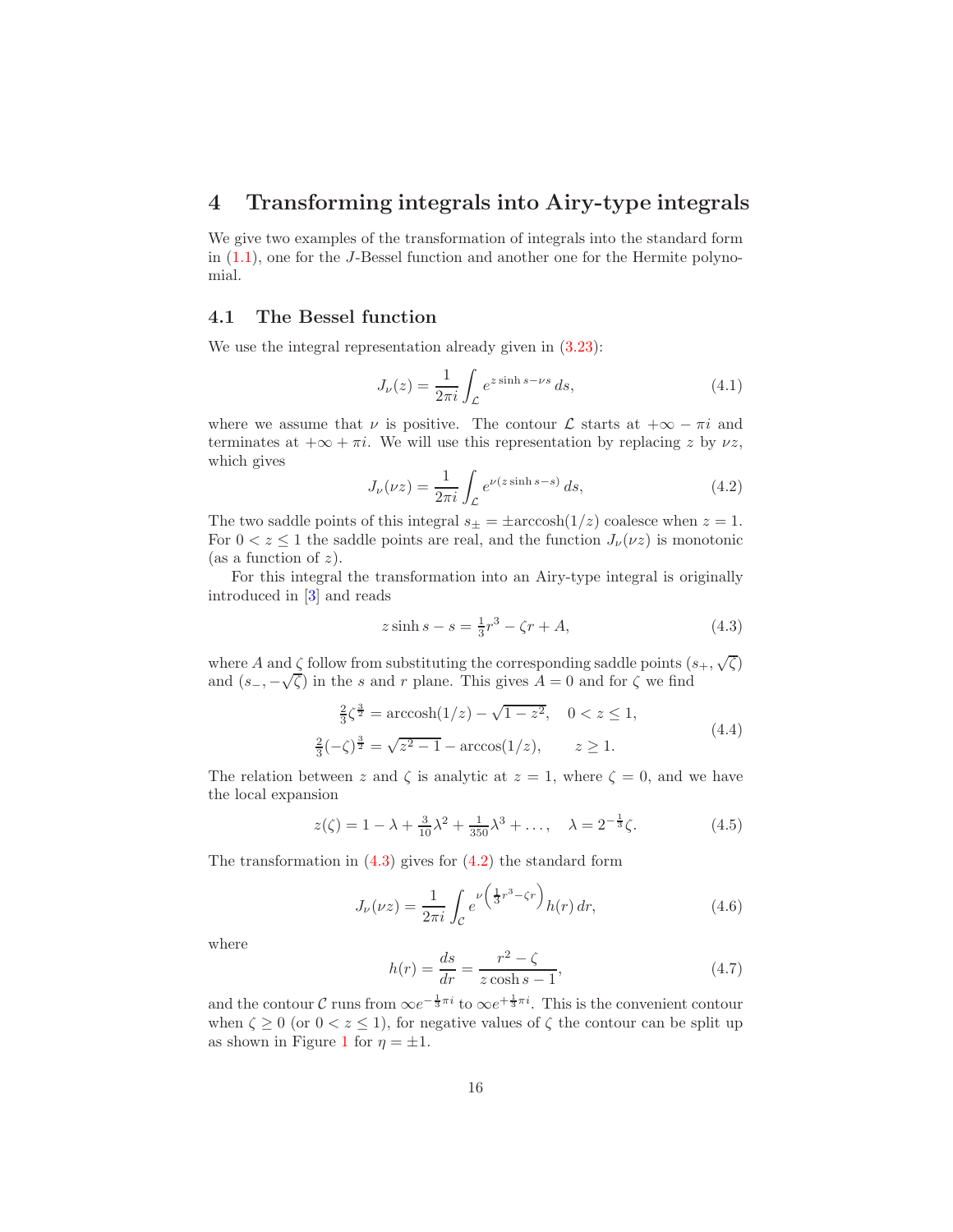

<span id="page-16-0"></span>Figure 5: The domains in the  $(\nu, z)$ -plane (left, for  $J_{\nu}(\nu z)$ ) and in the  $(\nu, x)$ plane (right, for  $J_{\nu}(x)$ ), where the three domains  $\eta < -1, -1 \leq \eta \leq 1$  and  $\eta > 1$ are located.

We prepare the integral representation in  $(4.6)$  for the trapezoidal rule, and substitute  $r = \nu^{-\frac{1}{3}}t$ . We obtain an integral as in [\(1.1\)](#page-0-0):

<span id="page-16-1"></span>
$$
J_{\nu}(\nu z) = \frac{1}{2\nu^{\frac{1}{3}}\pi i} \int_{\mathcal{C}} e^{\frac{1}{3}t^3 - \eta t} f(t) dt, \quad f(t) = h\left(\nu^{-\frac{1}{3}}t\right), \quad \eta = \nu^{\frac{2}{3}}\zeta. \tag{4.8}
$$

As observed earlier, when  $h(r)$  is replaced by a constant the integral becomes an Airy function.

Now we can consider the three cases for  $\eta$  as in §§[3.1–](#page-7-6)[3.3.](#page-11-0) In Figure [5](#page-16-0) we show the domains in the  $(\nu, z)$ -plane (left, for  $J_{\nu}(\nu z)$ ) and in the  $(\nu, x)$ -plane (right, for  $J_{\nu}(x)$ ), where the three domains  $\eta < -1, -1 \leq \eta \leq 1$  and  $\eta > 1$  are located. We observe that for large values of  $\nu$  a small interval area for  $\eta \in [-1, 1]$ for  $\eta$  arises.

**Remark 4.1.** Usually we start the computation of the Bessel function  $J_{\nu}(\nu z)$ with z and  $\nu$  given. Then  $\zeta$  follows from [\(4.4\)](#page-15-4), and [\(4.8\)](#page-16-1) gives  $\eta = \nu^{\frac{2}{3}} \zeta$ . So, only knowing  $\nu$  and z is not enough to see in a glance which  $\eta$ -value arises, and which method for the trapezoidal rule follows. Because of the simple form of the exponential function in  $(4.8)$ , with just one parameter  $\eta$ , this integral representation gives a simple criterion to choose one of the three methods for the trapezoidal rule.  $\triangle$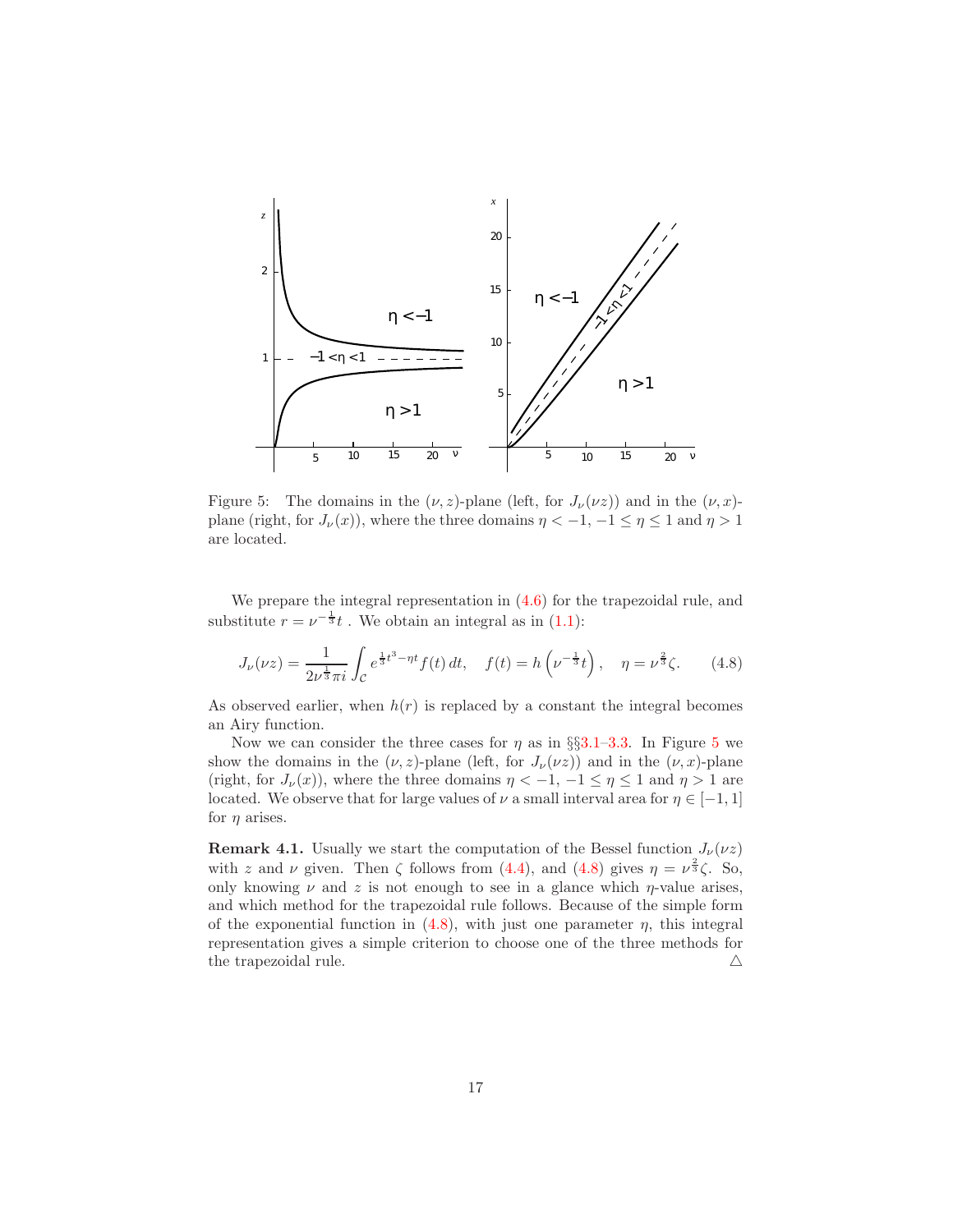#### <span id="page-17-0"></span>4.2 The Hermite polynomial

The Hermite polynomials follow from the generating function

<span id="page-17-1"></span>
$$
e^{2xz - z^2} = \sum_{n=0}^{\infty} \frac{H_n(x)}{n!} z^n, \quad x, z \in \mathbb{C},
$$
 (4.9)

which gives the Cauchy-type integral

$$
H_n(x) = \frac{n!}{2\pi i} \int_{\mathcal{C}} e^{2xz - z^2} \frac{dz}{z^{n+1}},
$$
\n(4.10)

where  $\mathcal C$  is a circle around the origin and the integration is in the positive direction. By substituting  $z = \nu s$ ,  $x = \nu \xi$ ,  $\nu = \sqrt{2n+1}$ , we obtain

<span id="page-17-2"></span>
$$
H_n(x) = \frac{n!}{\nu^n} \frac{1}{2\pi i} \int_C e^{\nu^2 \phi(s)} \frac{ds}{\sqrt{s}},
$$
\n(4.11)

where

<span id="page-17-3"></span>
$$
\phi(s) = 2\xi s - \frac{1}{2}\ln s - s^2,\tag{4.12}
$$

and C is a path that runs from  $-\infty$  (with ph  $s = -\pi$ ), encircles the origin in positive direction, and returns to  $-\infty$ , now with ph  $s = +\pi$ . If we wish we can extend the contour to  $+\infty$ , which we will do in the oscillatory case.

We can assume that  $x \geq 0$  ( $\xi \geq 0$ ) because of symmetry  $H_n(-x) =$  $(-1)^n H_n(x)$ , which follows from [\(4.9\)](#page-17-1) by changing  $x \to -x$  and  $z \to -z$ .

The saddle points of the integral are defined by the equation  $\phi'(s) = 2\xi$  $1/(2s) - 2s = 0$  and are given by

$$
s_{\pm} = \frac{1}{2} \left( \xi \pm \sqrt{\xi^2 - 1} \right). \tag{4.13}
$$

When  $\xi = \pm 1$  the saddle points coalesce at  $\frac{1}{2}$ , and when  $\xi \sim 1$  uniform Airy-type expansions can be derived. When  $-1 < \xi < 1$  the saddle points are complex and are located on the circle around the origin with radius  $\frac{1}{2}$ . For these values of  $\xi$ , that is, if  $-\sqrt{2n+1} < x < \sqrt{2n+1}$ , zeros occur. When  $\xi > 1$  or  $\xi < -1$  the saddle points are real, and the Hermite polynomials are non-oscillating.

In Figure [6](#page-18-0) we show the saddle point contours of the integral in  $(4.11)$  for  $\xi = 1.2$  (upper figure) and  $\xi = 0.5$  (lower figure). The saddle points are indicated by black dots.

We can obtain an Airy-type integral using the transformation

<span id="page-17-4"></span>
$$
\phi(s) = \frac{1}{3}r^3 - \zeta r + A,\tag{4.14}
$$

where  $\phi(s)$  is defined in [\(4.12\)](#page-17-3). For details we refer to [\[22,](#page-28-0) §23.4].

For  $\zeta$  and A we have the relations

$$
\frac{4}{3}\zeta^{\frac{3}{2}} = \xi\sqrt{\xi^2 - 1} - \operatorname{arccosh}\xi, \quad \xi \ge 1,
$$
  

$$
\frac{4}{3}(-\zeta)^{\frac{3}{2}} = \operatorname{arccos}\xi - \xi\sqrt{1 - \xi^2}, \quad 0 \le \xi \le 1,
$$
  

$$
A = \frac{1}{2}\xi^2 + \frac{1}{4} + \frac{1}{2}\ln 2.
$$
 (4.15)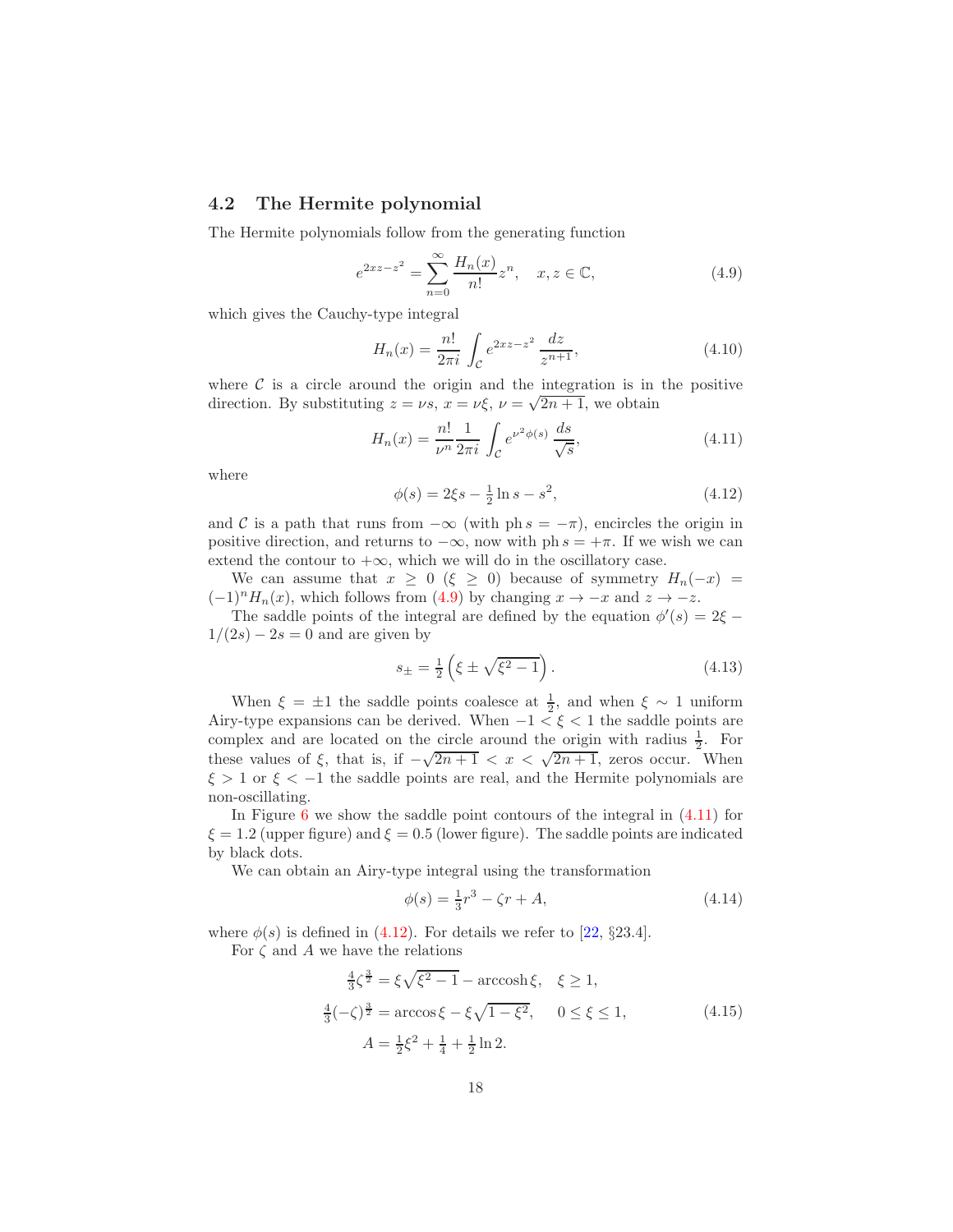

<span id="page-18-0"></span>Figure 6: Saddle point contours for  $\xi = 1.2$  (upper figure, through the saddle point s−) and  $\xi = 0.5$  (lower figure, through both saddle points).

These follow from substituting the corresponding saddle points in the  $s$  and  $r$ variables.

The quantity  $\zeta$  is analytic in a neighborhood of  $\xi = 1$ . Because of symmetry we only need  $x \geq 0$ , that is  $\xi \geq 0$ , and we have  $\zeta \geq (\frac{3}{4} \arccos(0))^{2/3}$  =  $-1.11546\ldots$  . Also, there is simple differential equation

<span id="page-18-1"></span>
$$
\zeta \left(\frac{d\zeta}{d\xi}\right)^2 = \xi^2 - 1,\tag{4.16}
$$

and for small values of  $|\xi - 1|$  there is an expansion

$$
\zeta = 2^{\frac{1}{3}}(\xi - 1)\left(1 + \frac{1}{10}(\xi - 1) - \frac{2}{175}(\xi - 1)^2 + \mathcal{O}\left((\xi - 1)^3\right)\right). \tag{4.17}
$$

The cubic transformation in [\(4.14\)](#page-17-4) gives the representation

$$
H_n(x) = \frac{n! \, e^{\nu^2 A}}{\nu^n} \frac{1}{2\pi i} \int_{\mathcal{L}} e^{\nu^2 \left(\frac{1}{3}r^3 - \zeta r\right)} g(r) \, dr,\tag{4.18}
$$

where

$$
g(r) = -\frac{1}{\sqrt{s}} \frac{ds}{dr} = -\frac{1}{\sqrt{s}} \frac{\psi'(r)}{\phi'(s)} = 2\sqrt{s} \frac{r^2 - \zeta}{4s^2 - 4\xi s + 1}.
$$
 (4.19)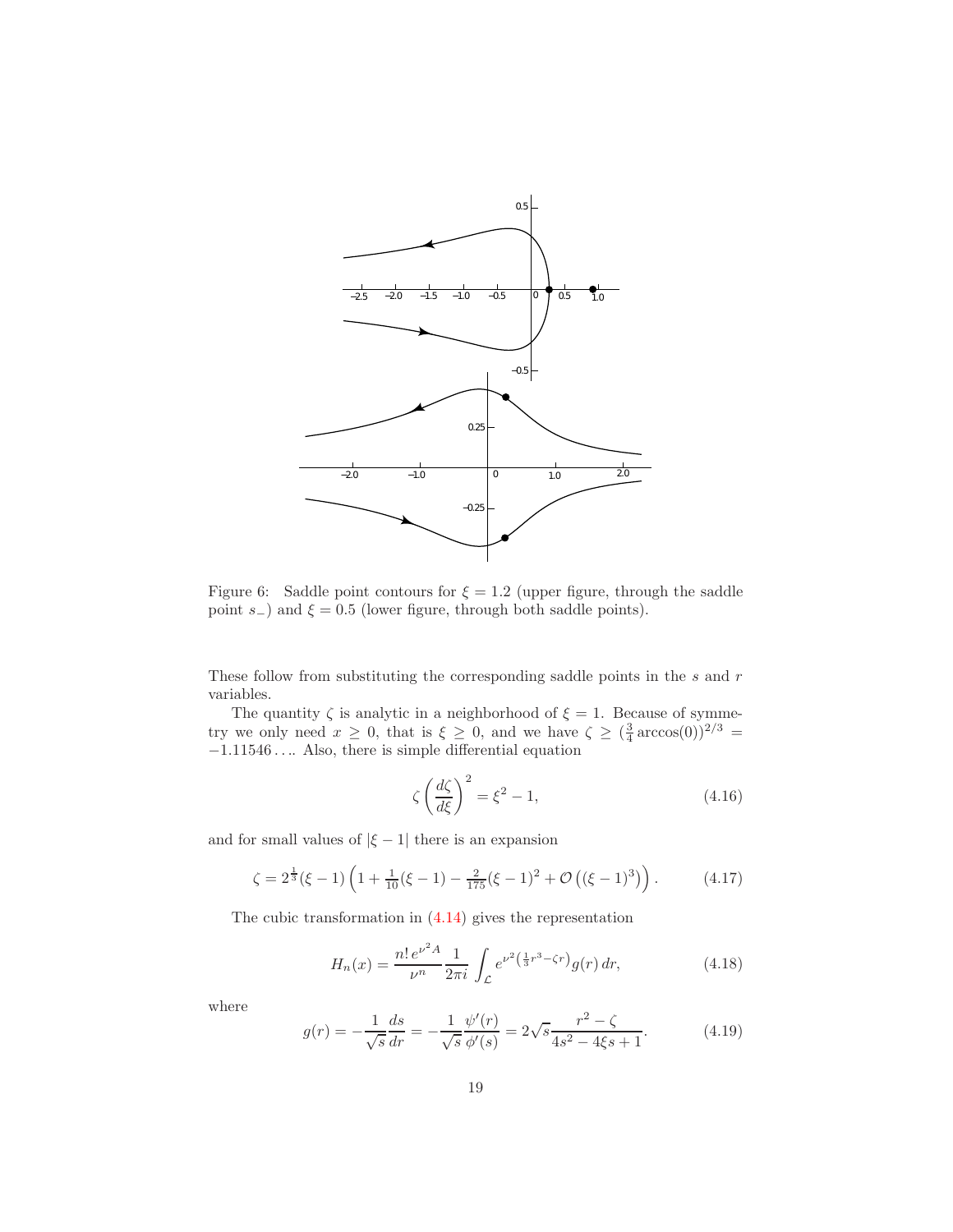The transformation  $r = tv^{-\frac{2}{3}}$  gives

<span id="page-19-1"></span>
$$
H_n(x) = \frac{n! \, e^{\nu^2 A}}{\nu^{n + \frac{2}{3}}} \frac{1}{2\pi i} \int_{\mathcal{L}} e^{\frac{1}{3}t^3 - \eta t} f(t) \, dt, \quad \eta = \nu^{\frac{4}{3}} \zeta, \quad f(t) = g\left(t \nu^{-\frac{2}{3}}\right). \tag{4.20}
$$

The contour  $\mathcal L$  is a contour as described for C in [\(1.1\)](#page-0-0), see Figure [1,](#page-2-0) where we have shown the contour for a few values of  $\eta$ . For example, when  $\eta > 0$  in  $(4.20)$ , the contour has the form as the one for  $\eta = 1$  in Figure [1.](#page-2-0) It is, up to scaling, the image of the upper contour in Figure [6](#page-18-0) with  $\xi > 1$ .

For  $x \geq 0$  the parameter  $\eta$  is real. We have  $\eta \geq \nu^{\frac{4}{3}}1.11546...$ , see above  $(4.16).$  $(4.16).$ 

The integral representation in  $(4.20)$  can be used for numerical evaluation by using the trapezoidal rule. For obtaining the Airy-type asymptotic expansion we refer to  $[22, §23.4]$ .

# <span id="page-19-0"></span>5 Evaluating the J-Bessel function by using a standard integral representation

We have explained in  $\S 3$  $\S 3$  that the numerical evaluation of the Airy-type integral in [\(1.1\)](#page-0-0) is quite straightforward, but we have not considered the evaluation of the function  $f(t)$ . In the examples of the Bessel function and the Hermite polynomial the function arises when we use the cubic transformation; see [\(4.7\)](#page-15-5) and  $(4.8)$  for the Bessel-case. The function  $h(r)$  in  $(4.7)$  looks quite simple, but the numerical evaluation is not so easy near the saddle point  $r = \sqrt{\zeta}$ . We have, by using l'Hôpital's rule,

<span id="page-19-2"></span>
$$
h\left(\sqrt{\zeta}\right) = \left(\frac{4\zeta}{1-z^2}\right)^{\frac{1}{4}}.\tag{5.1}
$$

When applying the trapezoidal rule, say for  $\eta \geq 1$ , the main contributions to the integral in [\(4.8\)](#page-16-1) come from a small neighborhood of  $t = \sqrt{\eta}$ , especially for large values of  $\nu$ . So, we need series expansions, for example of the form

<span id="page-19-3"></span>
$$
f(t) = \sum_{k=0}^{\infty} c_k (t - \sqrt{\eta})^k.
$$
 (5.2)

The coefficients  $c_k$  can be found in analytic form, but for small values of  $\zeta$  there is another numerical problem. For the Bessel functions, the  $c_k$  are finite sums of negative powers of  $\zeta$  and  $(z-1)$ ; see [\(4.4\)](#page-15-4) and [\(4.5\)](#page-15-6) for the relation between  $\zeta$  and z. The representations of the coefficients of the Airy-type expansion of the Bessel functions are shown in in equations  $(12.10.10)$ – $(12.10.13)$  of  $[20, §10.20(i)]$ . The  $c_k$  have similar forms. The limit of  $c_k$  as  $\zeta \to 0$  is well defined, because the  $c_k$  are analytic in a neighborhood of  $\zeta = 0$ . Numerical cancellation of digits will happen because of the removable singularities at  $\zeta = 0$ . A numerical issue already occurs in the evaluation of  $h(\sqrt{\zeta})$  in [\(5.1\)](#page-19-2): for small values of  $\zeta$  we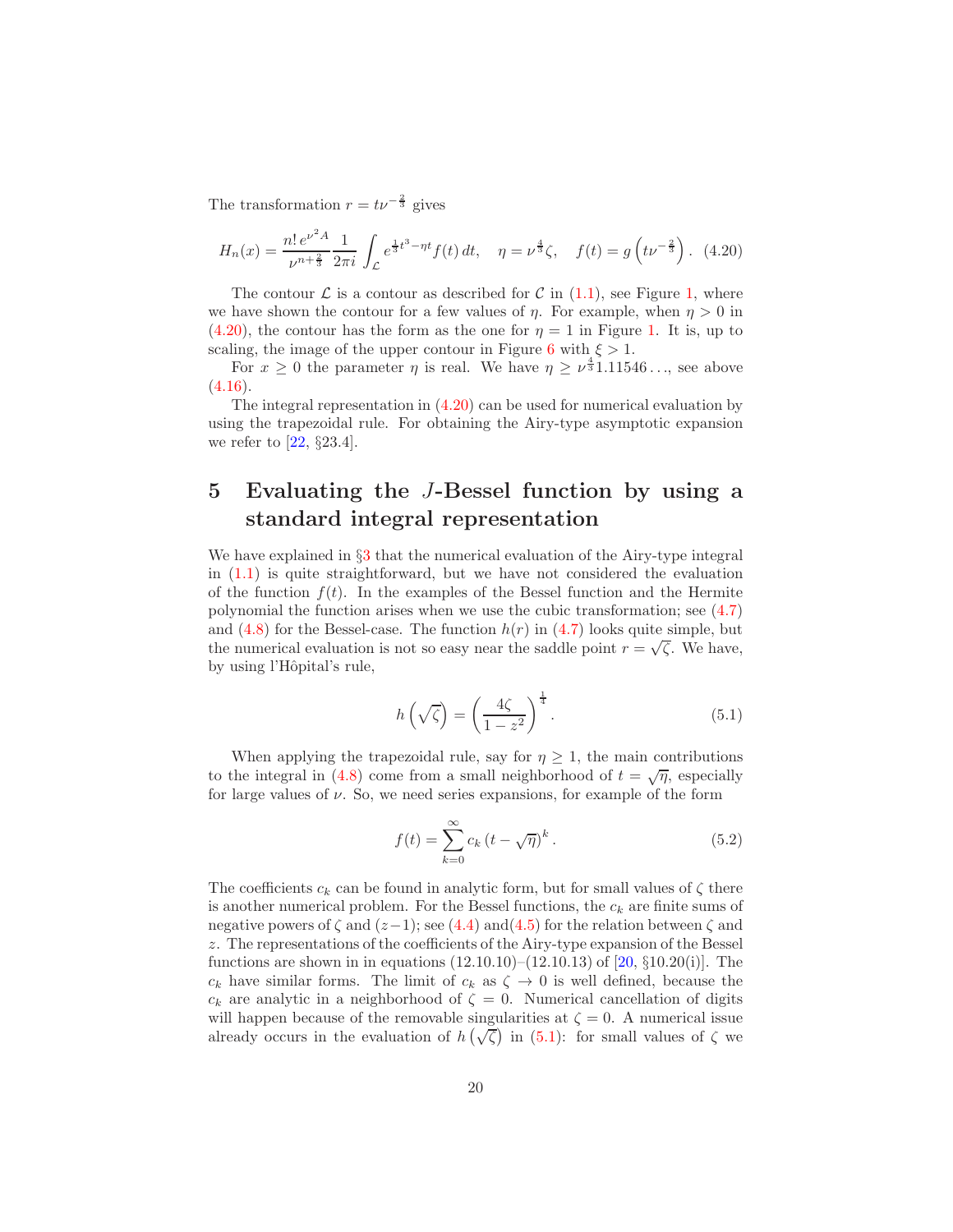need an expansion as given in [\(4.5\)](#page-15-6). It is a notorious drawback of the method of uniform asymptotics that the coefficients are difficult to evaluate when  $\zeta \sim 0$ (or  $z \sim 1$ ), that is, when the saddle points coalesce.

For more general problems, outside the area of Hermite polynomials, Bessel functions, and other special functions, the functions arising in the integrand from the transformation of a function into a cubic polynomial, similar difficulties will arise. From an analytical point of view, the function  $f(t)$  as in [\(4.8\)](#page-16-1) can always be expanded around the saddle point, as in [\(5.2\)](#page-19-3), with  $\eta = \nu^{\frac{2}{3}} \zeta$ , see [\(4.8\)](#page-16-1). The definition of  $\zeta$  looks always as in [\(4.4\)](#page-15-4), with different right-hand sides. Expansions like [\(4.5\)](#page-15-6) (and inverted ones) should be derived, and next the coefficients  $c_k$  of the function  $f(t)$  of the integrand can be expanded in powers of  $\zeta$ . This gives the computational scheme for the coefficients  $c_k$  when  $|\zeta|$  is small. For other values of  $\zeta$  the removable singularities in  $c_k$  are not of any numerical concern.

The transformations of the integrals into Airy-type integrals considered in the previous section are principal tools for obtaining uniform Airy-type expansions. Because these asymptotic techniques are not the starting point of the present paper, in this section we will consider the numerical evaluation of an integral of the J-Bessel function instead of applying the cubic transformation  $(4.3).$  $(4.3).$ 

We return to the integral in  $(4.2)$ . When  $0 < z < 1$ , the saddle point contour through the positive saddle point  $s_+$  = arccosh $(1/z)$  is given by (we write  $s = \sigma + i\tau$ )

<span id="page-20-1"></span>
$$
z\cosh\sigma\sin\tau - \tau = 0 \quad \Longrightarrow \quad \sigma = \operatorname{arccosh}\frac{\tau}{z\sin\tau}, \quad -\pi < \tau < \pi. \tag{5.3}
$$

When we use this parametrization for the saddle point contour, we can write the integral representation in [\(4.2\)](#page-15-2) in the form

$$
J_{\nu}(\nu z) = \frac{1}{2\pi i} \int_{-\pi}^{\pi} e^{\nu(z \sinh \sigma \cos \tau - \sigma)} \left(\frac{d\sigma}{d\tau} + i\right) d\tau.
$$
 (5.4)

Because  $\sigma$  is an even function of  $\tau$ , we have

<span id="page-20-0"></span>
$$
J_{\nu}(\nu z) = \frac{e^{-\nu \rho}}{2\pi} \int_{-\pi}^{\pi} e^{-\nu \psi(\tau)} d\tau,
$$
 (5.5)

where, with  $\sigma$  as defined in [\(5.3\)](#page-20-1),

<span id="page-20-2"></span>
$$
\psi(\tau) = -\rho - z \sinh \sigma \cos \tau + \sigma,
$$
  
\n
$$
\rho = \operatorname{arccosh}(1/z) - \sqrt{1 - z^2} = \operatorname{arctanh}\sqrt{1 - z^2} - \sqrt{1 - z^2}.
$$
\n(5.6)

An expansion for small values of  $|\tau|$  reads

$$
\psi(\tau) = \frac{1}{2}\sqrt{1 - z^2} \,\tau^2 - \frac{3z^2 + 2}{72\sqrt{1 - z^2}} \tau^4 + \mathcal{O}\left(\tau^5\right). \tag{5.7}
$$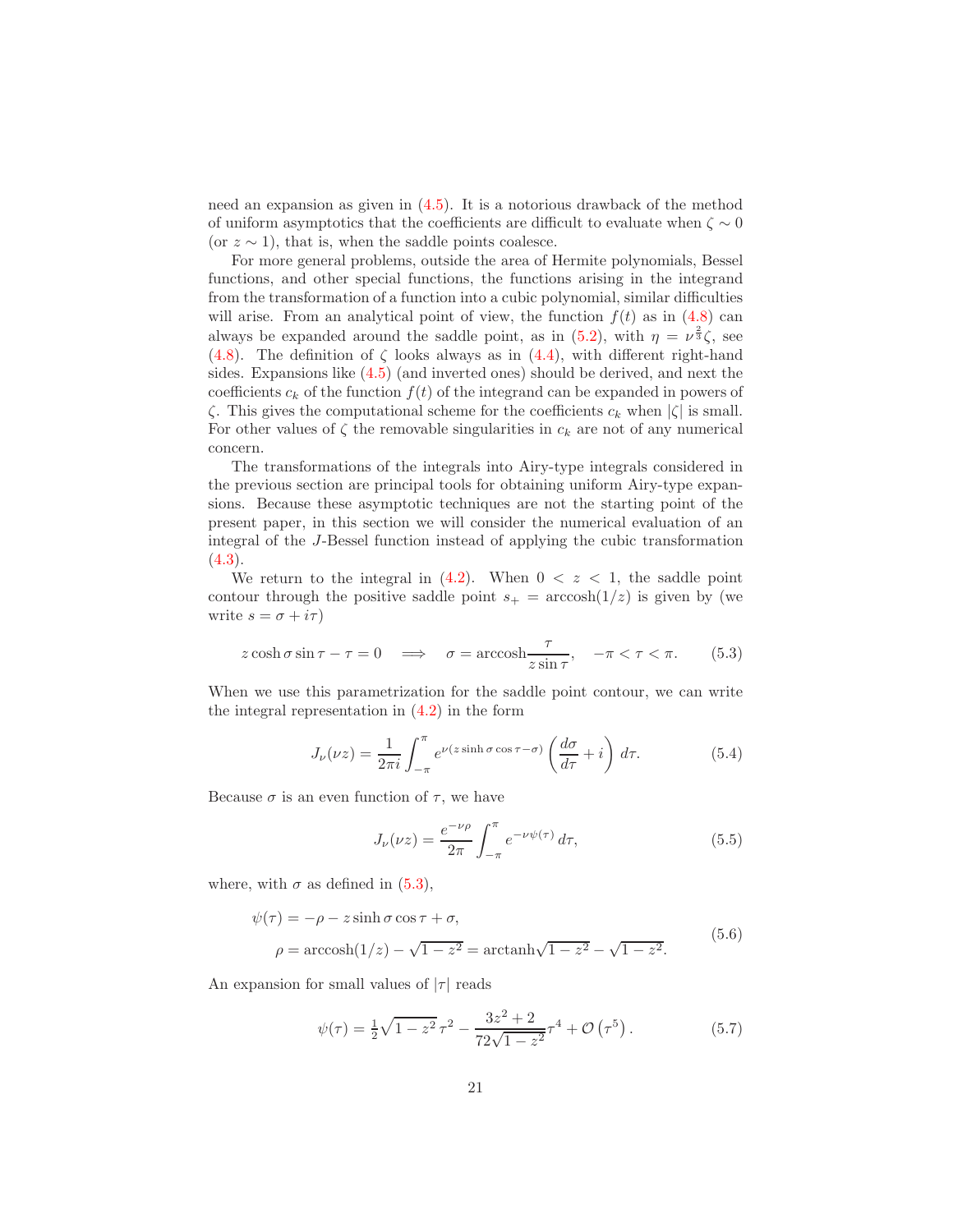

<span id="page-21-0"></span>Figure 7: Saddle point contours defined by  $(5.3)$  in the s-plane,  $s = \sigma + i\tau$  for  $z = 0.5$  and  $z = 1.0$ .

This is valid for  $0 < z < 1$ . When  $z = 1$  we have

$$
\psi(\tau) = \frac{4}{27}\sqrt{3}|\tau|^3 + \frac{8}{14175}\sqrt{3}|\tau|^7 + \mathcal{O}(\tau^9). \tag{5.8}
$$

In Figure [7](#page-21-0) we show the saddle point contours defined by [\(5.3\)](#page-20-1) in the s-plane,  $s = \sigma + i\tau$  for  $z = 0.5$  and  $z = 1.0$ . When  $z = 0.5$  there is a smooth passage through the saddle point at  $s_+ \doteq 1.32$ , when  $z = 1.0$  the contour shows a kink at the saddle point  $s_+ = 0$ .

We can evaluate the integral in [\(5.5\)](#page-20-0) using the trapezoidal rule on a finite interval, as long as  $z \in (0,1)$  is not near 1. We see from the expansions of  $\psi(\tau)$ that this function is not analytic at  $\tau = 0$  when  $z \to 1$ .

When  $z > 1$  we can use the Hankel function representation in the form (see [\(3.24\)](#page-11-1))

$$
H_{\nu}^{(1)}(\nu z) = \frac{1}{\pi i} \int_{-\infty}^{\infty + \pi i} e^{\nu(z \sinh s - s)} ds,
$$
 (5.9)

and we use the contour through the saddle point  $is_+$ , with  $s_+ = \arccos(1/z)$ . Again we write  $s = \sigma + i\tau$ , and the contour of steepest descent through  $s = is_+$ is defined by

$$
\Im(z\sinh s - s) = \Im(\sinh(is_+) - is_+) = \widetilde{\rho},\tag{5.10}
$$

or

<span id="page-21-1"></span>
$$
z\cosh\sigma\sin\tau - \tau = \tilde{\rho},\tag{5.11}
$$

where

<span id="page-21-3"></span>
$$
\widetilde{\rho} = z \sin(s_+) - s_+ \n= \sqrt{z^2 - 1} - \arccos(1/z) = \sqrt{z^2 - 1} - \arctan\sqrt{z^2 - 1}.
$$
\n(5.12)

From [\(5.11\)](#page-21-1) we find for the contour the representation

<span id="page-21-2"></span>
$$
\sigma = \operatorname{arccosh} \frac{\tau + \widetilde{\rho}}{z \sin \tau}, \quad 0 < \tau < \pi, \quad \operatorname{sign}(\sigma) = \operatorname{sign}(\tau - s_+), \tag{5.13}
$$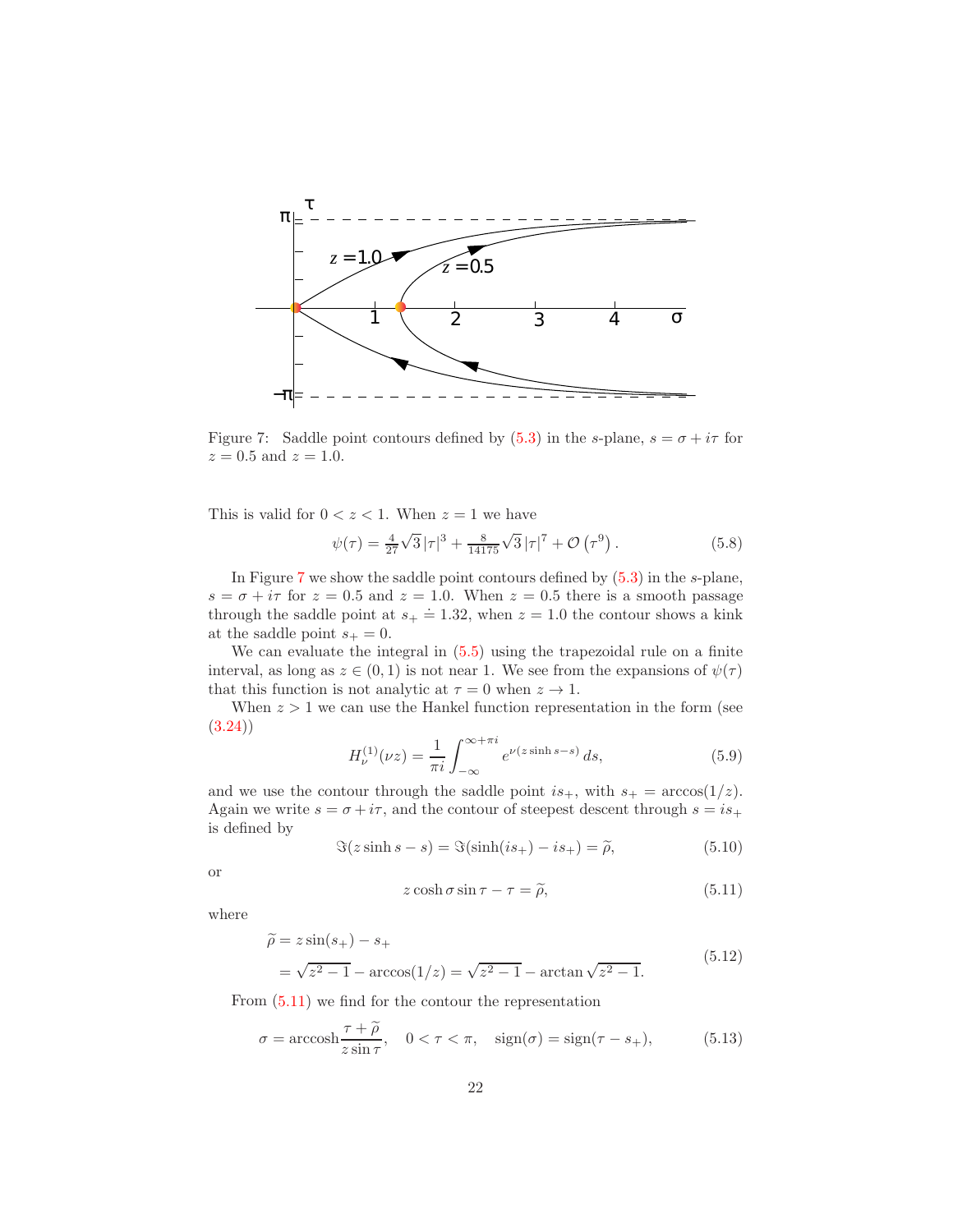

<span id="page-22-1"></span>Figure 8: Saddle point contours in the s-plane defined by  $(5.13)$ ,  $s = \sigma + i\tau$ , for  $z = 1.0$  and  $z = 2.5$ .

and for the integral

<span id="page-22-0"></span>
$$
H_{\nu}^{(1)}(\nu z) = \frac{e^{i\nu\widetilde{\rho}}}{\pi i} \int_0^{\pi} e^{-\nu\widetilde{\psi}(\tau)} \left(\frac{d\sigma}{d\tau} + i\right) d\tau,
$$
 (5.14)

where

$$
\widetilde{\psi}(\tau) = -z \sinh \sigma \cos \tau + \sigma, \quad \frac{d\sigma}{d\tau} = \frac{1 - z \cosh \sigma \cos \tau}{z \sinh \sigma \sin \tau}.
$$
 (5.15)

For small values of  $|\tau - s_+|$  we have the expansion

$$
\widetilde{\psi}(\tau) = \sqrt{z^2 - 1} \left(\tau - s_+\right)^2 + \frac{3z^2 + 2}{18\sqrt{z^2 - 1}} \left(\tau - s_+\right)^4 + \mathcal{O}\left((\tau - s_+\right)^5\right). \tag{5.16}
$$

This is valid when  $z > 1$ .

The integrand of the integral in [\(5.14\)](#page-22-0) has its maximal value at  $\tau = s_+ =$  $arccos(1/z)$ , and for this value  $\sigma = 0$ . The integrand vanishes at the endpoints with all its derivatives, and, again, we can use the trapezoidal rule for numerical evaluations, when  $z > 1$ , but z should not be close to 1.

When  $\nu$  and z are real, the result for  $J_{\nu}(\nu z)$  follows by taking the real part of the computed value of  $H_{\nu}^{(1)}(\nu z)$ .

In Figure [8](#page-22-1) we show the saddle point contours defined by  $(5.13)$  in the splane,  $s = \sigma + i\tau$  for  $z = 1.0$  and  $z = 2.5$ . When  $z = 2.5$  the passage through the saddle point at  $s_+ \doteq 1.16i$  runs smoothly. When  $z = 1.0$  the negative axis is part of the contour, and the contour shows a kink at the saddle point  $s_+ = 0$ .

Finally we consider the case  $z \sim 1$ . The saddle point contours for the cases  $0 < z < 1$  (see Figure [7\)](#page-21-0) and for  $z > 1$  (see Figure [8\)](#page-22-1) become non-smooth when  $z \rightarrow 1$ . In that case  $\rho$  defined in [\(5.6\)](#page-20-2) and  $\tilde{\rho}$  defined in [\(5.12\)](#page-21-3) become small, and the corresponding exponential factors in front of the integral may become less important. Of course, this depends on the value of  $\nu$ .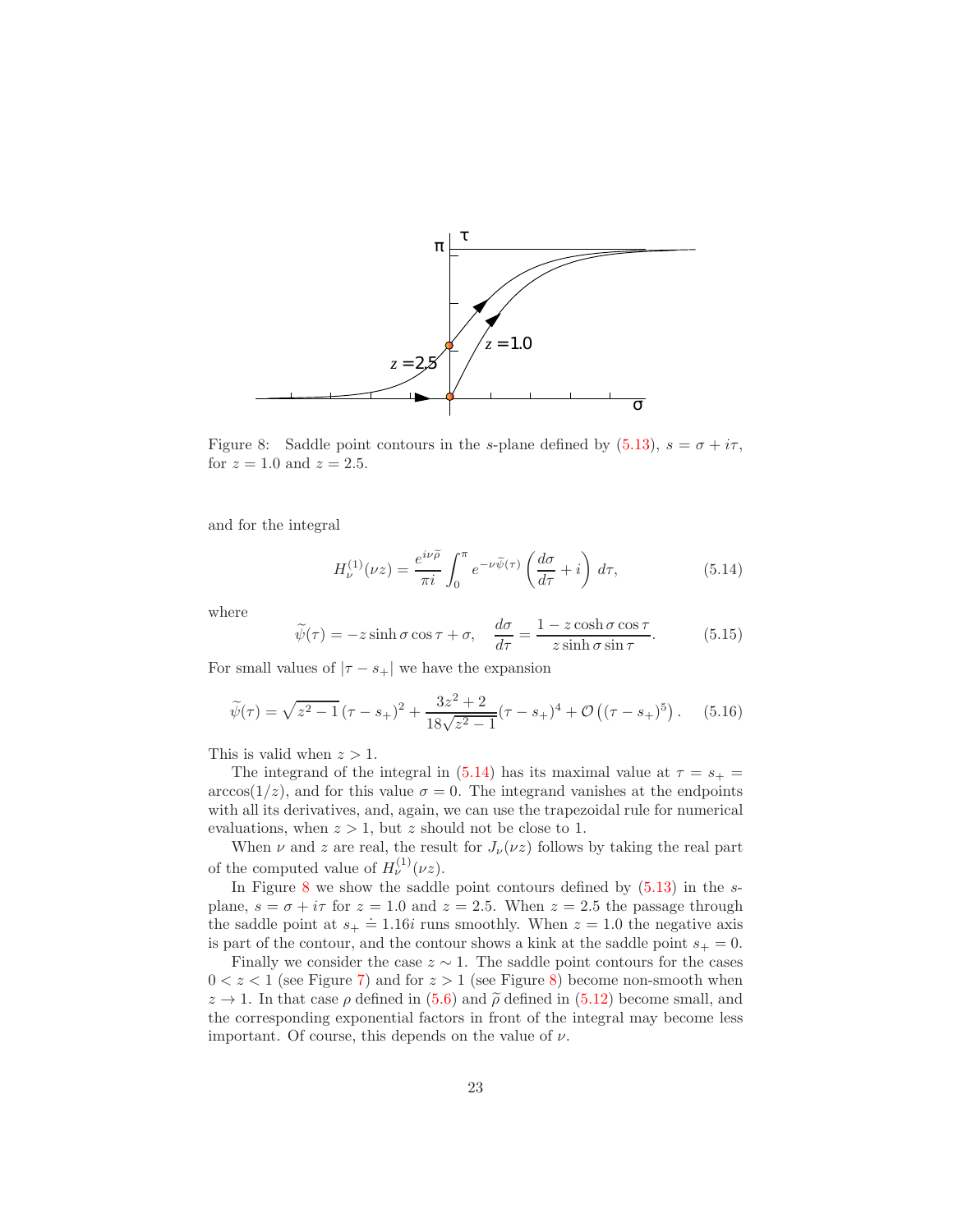When  $\nu \rho$  is not large, say,  $\nu \rho \leq 1$ , it is not needed to use the saddle point contour, nor the saddle point. We can use, for example, the contour depicted in Figure [7](#page-21-0) for  $z = 0.5$ , and shift it through the saddle point  $s_{+}$ . In this way, when  $0 < z \leq 1$ , we replace the contour defined in  $(5.3)$  by the contour defined by

<span id="page-23-0"></span>
$$
\sigma = \operatorname{arccosh} \frac{2\tau}{\sin \tau} - \operatorname{arccosh}(2) + s_+, \quad -\pi < \tau < \pi. \tag{5.17}
$$

For small values of  $\tau$  we have the expansion

$$
\sigma = s_+ + \frac{1}{9}\sqrt{3}\,\tau^2 \left(1 + \frac{1}{180}\tau^2 + \frac{37}{7560}\tau^4 + \ldots\right). \tag{5.18}
$$

The representation in [\(4.2\)](#page-15-2) becomes

<span id="page-23-1"></span>
$$
J_{\nu}(\nu z) = \frac{1}{2\pi} \int_{-\pi}^{\pi} e^{-\nu p(\tau)} q(\tau) d\tau,
$$
\n(5.19)

where

$$
p(\tau) = \sigma - z \sinh \sigma \cos \tau,
$$

<span id="page-23-2"></span>
$$
q(\tau) = \cos r(\tau) + \sin r(\tau) \frac{d\sigma}{d\tau},
$$
  
\n
$$
r(\tau) = \nu (z \cosh \sigma \sin \tau - \tau),
$$
  
\n
$$
\frac{d\sigma}{d\tau} = 2 \frac{\sin \tau - \tau \cos \tau}{\sin^2 \tau \sinh \left(\frac{2\tau}{\sin \tau}\right)}.
$$
\n(5.20)

For 
$$
z \ge 1
$$
, as long as  $-1 \le \eta \le 0$ , we modify the contour in (5.17) by writing

$$
\sigma = \operatorname{arccosh} \frac{2\tau}{\sin \tau} - \operatorname{arccosh} \frac{2z \operatorname{arccos}(1/z)}{\sqrt{z^2 - 1}}, \quad -\pi < \tau < \pi. \tag{5.21}
$$

With this choice of the parameter  $\sigma$  the contour runs through the two points  $(\sigma, \tau) = (0, \pm \arccos(1/z))$ , that is, through the two saddle points on the imaginary axis. The formulas  $(5.19)$ – $(5.20)$  remain the same.

<span id="page-23-3"></span>Remark 5.1. In the Airy-type integrals we have decided between the methods by verifying the value of  $\eta$ . To use this for the integrals for the Bessel function in the present section, we observe that when  $0 < z < 1$  the relation between  $\rho$ in [\(5.6\)](#page-20-2) and  $\zeta$  in [\(4.4\)](#page-15-4) reads  $\rho = \frac{2}{3}\zeta^{\frac{3}{2}}$  and the corresponding  $\eta$  in (4.4) satisfies  $\eta = \nu^{\frac{2}{3}}\zeta$ , that is,  $\eta = \left(\frac{3}{2}\nu\rho\right)^{\frac{2}{3}}$ . For  $z > 1$  we can replace  $\rho$  by  $\widetilde{\rho}$  given in  $(5.12)$ .  $\triangle$ 

### 6 Numerical examples

Earlier in the text we have given a few examples of the numerical performance of the trapezoidal rule. We give results for the integrals derived in §[3](#page-6-1) and for the integral representations of the Bessel function in  $\S5$ . The computations are done by using Maple with Digits=16. For comparison we used the codes for the Airy function and J-Bessel function of Maple, and used for that purpose Digits  $=24.$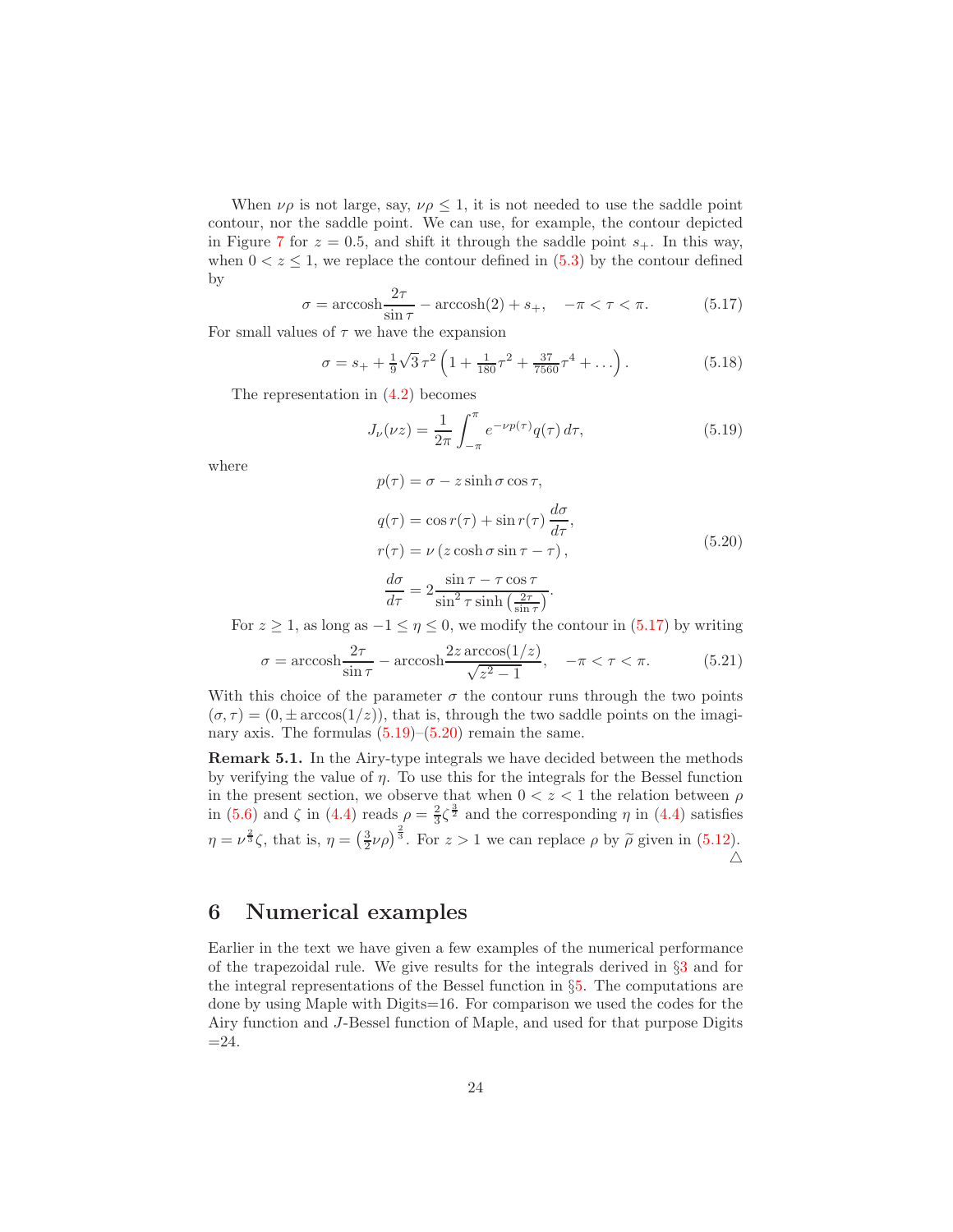<span id="page-24-0"></span>

|  |  | $\eta \hspace{.1cm} k_m \hspace{.1cm} \delta \hspace{.1cm} \eta \hspace{.1cm} k_m \hspace{.1cm} \delta \hspace{.1cm} \eta \hspace{.1cm} k_m \hspace{.1cm} \delta$ |  |  |
|--|--|-------------------------------------------------------------------------------------------------------------------------------------------------------------------|--|--|
|  |  | $-1$ 49 0.18e $-14$ $-1.00$ 32 0.35e $-14$ 1 37 0.10e $-14$                                                                                                       |  |  |
|  |  | $-2$ 38 0.18e $-14$ $-0.60$ 32 0.30e $-14$ 2 22 0.10e $-14$                                                                                                       |  |  |
|  |  | $-3$ 32 0.28e $-12$ $-0.20$ 31 0.26e $-14$ 3 16 0.00e $-00$                                                                                                       |  |  |
|  |  | $-4$ 28 0.72e $-10$ 0.20 31 0.40e $-15$ 4 13 0.30e $-13$                                                                                                          |  |  |
|  |  | $-5$ 25 0.63e $-10$ 0.60 31 0.00e $-00$ 5 11 0.42e $-11$                                                                                                          |  |  |
|  |  | $-6$ 22 0.16e $-07$ 1.00 31 0.18e $-14$ 6 10 0.28e $-09$                                                                                                          |  |  |

Table 2: Relative errors  $\delta$  in the computation of the integral  $(1.1)$  with  $f(t)$  =  $\cos t$  for several values of  $\eta$ . For more details, see the text.

#### 6.1 Integrals derived in §[3](#page-6-1)

In Table [2](#page-24-0) we give the relative errors  $\delta$  in the computation of the integral  $(1.1)$ for several values of  $\eta$ . We take  $f(t) = \cos t$  and we give the number of terms  $k<sub>m</sub>$  needed to have the integrand values less than 1.0e−16 for  $k = k<sub>m</sub>$ . Because the exponential function in the integrands in  $(3.7)$ ,  $(3.22)$  and  $(3.31)$  are quite different with respect to fast convergence, we take different stepsizes for each interval. We take  $h = 0.2$  if  $\eta \le -1$ ,  $h = 0.05$  if  $-1 \le \eta \le 1$ , and  $h = 0.3$  if  $\eta \geq 1$ .

We see from Table [2](#page-24-0) that a fixed stepsize  $h$  for each interval is not a guarantee of good performance for all  $\eta$ , except in the middle interval.

#### 6.2 Integral representations of the Bessel function in §[5](#page-19-0)

We have tested the trapezoidal rule for several cases. We computed the errors by computing three successive Bessel functions and verified the recurrence relation (see [ $20, \{10.6\}$ )

$$
2\nu J_{\nu}(z) = z \left( J_{\nu-1}(z) + J_{\nu+1}(z) \right). \tag{6.1}
$$

In Table [3](#page-25-0) and Table [4](#page-25-1) we also compare the answer with the computation by the Maple code for  $J_{\nu}(x)$ , with Digits = 24. These errors are in the column  $J_{\nu}$ -error. For the extreme high  $\nu$ -values in Table [4](#page-25-1) we only verified by recursion.

1. We used the method described in §[3.3,](#page-11-0) and verified if we could use it not only for  $-1 \leq \eta \leq 1$  but also for complex values of  $\eta$  inside the unite circle. Indeed, the method can be used without further preparations. In a numerical example, we have computed the Airy function  $Ai(\eta)$  by taking in [\(3.30\)](#page-12-2)  $f(t) = 1$ , and we used the trapezoidal rule with  $h = 0.06$  for  $\eta = e^{k\pi i/16}$  with  $k = 0, 1, 2, \ldots, 16$ . We found a maximal absolute value  $6.24 \times 10^{-15}$  of the absolute error for  $k = 14$ . Computations were done in Maple with Digits  $= 16$ . We summed the series of the trapezoidal rule for the integral in  $(3.30)$  until the absolute value of the terms divided by the sum obtained so far became less than  $10^{-16}$ . In this way, and using that the integrand is an even function of  $\theta$ , 26 terms were needed.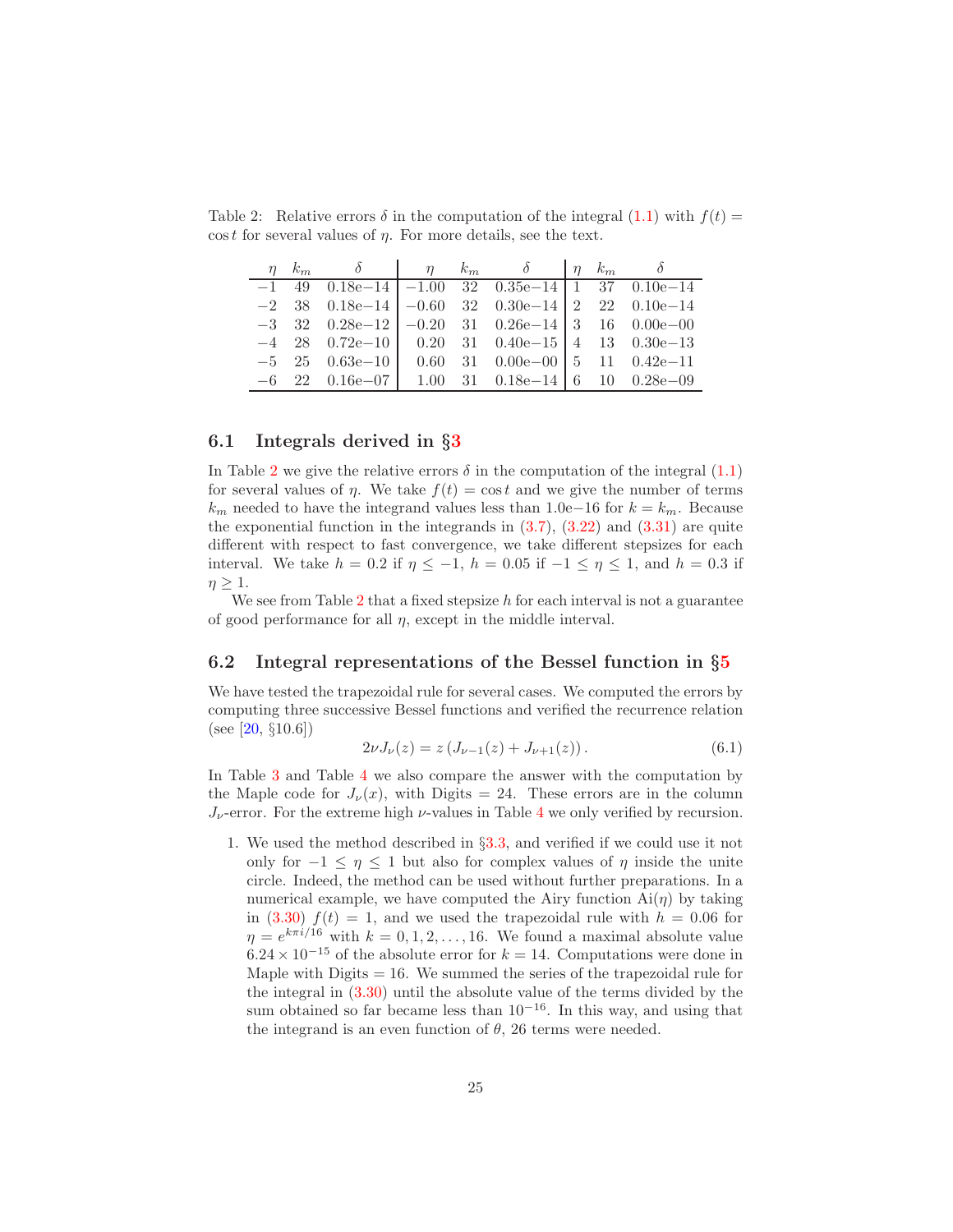<span id="page-25-0"></span>Table 3: Relative errors in the computation of  $J_{\nu}(x)$  for  $\nu = 100$  and  $x =$  $91, 93, \ldots, 99$ , by using the integral representation in  $(5.5)$ . The method is intended for  $\eta \geq 1$ , and we see bad performance for the final x-value because one of the functions in the recursion relation has  $\nu = x = 99$ , which for that function  $\eta = 0$ .

| $\boldsymbol{x}$ | $J_{\nu}(x)$                       | rec. error    | $J_{\nu}$ – error |
|------------------|------------------------------------|---------------|-------------------|
| 91.              | $2.51 \quad 0.4256251712037803e-2$ | $0.20e - 14$  | $0.22e-14$        |
| 93.              | $1.94$ $0.1050032579531836e-1$     | $0.23e - 14$  | $0.18e-14$        |
| 95.              | $1.38 \quad 0.2315076800942791e-1$ | $0.43e - 14$  | $0.24e - 14$      |
| 97               | $0.82 \quad 0.4528109693556812e-1$ | $0.60e - 14$  | $0.16e - 14$      |
| 99.              | $0.27$ $0.7768716170045931e-1$     | $0.27e - 0.5$ | $0.12e-14$        |

Table 4: Relative errors in the computation of  $J_{\nu}(x)$  for  $\nu = 100$  and  $x =$  $99.0, 99.2, \ldots, 100$ , by using the integral representation in  $(5.19)$ .

<span id="page-25-1"></span>

| $\boldsymbol{x}$ | $\eta$ | $J_{\nu}(x)$                         | rec. error   | $J_{\nu}$ – error |
|------------------|--------|--------------------------------------|--------------|-------------------|
| 99 O             |        | $0.272 \quad 0.7768716170045941e-1$  | $0.18e - 14$ | $0.12e-15$        |
| 99.2             |        | $0.215$ $0.8135695322732582e-1$      | $0.73e - 15$ | $0.16e - 14$      |
|                  |        | 99.4 $0.163$ $0.8507190689984157e-1$ | $0.56e - 15$ | $0.28e - 14$      |
| 99.6             | 0.109  | $0.8882046195955568e-1$              | $0.40e - 14$ | $0.17e - 14$      |
| 99 S             | 0.054  | 0.9258996685877174e-1                | $0.18e - 14$ | $0.40e - 14$      |
| 100.0            |        | $0.9636667329586151e-1$              | $0.23e - 15$ | $0.52e - 15$      |

- 2. We have computed  $J_{\nu}(x)$  for  $\nu = 100$  and  $x = 90, 91, \ldots, 99$ , by using the integral representation in [\(5.5\)](#page-20-0). The results are shown in Table [3.](#page-25-0) The stepsize for the trapezoidal rule is  $h = 0.05$ , and the number of terms is 24. The corresponding  $\eta$  values (see Remark [5.1\)](#page-23-3) are not always larger than 1, and for  $x = 99$ , we see bad performance for the final x-value because one of the functions in the recursion relation has  $\nu = x = 99$ , and for that function  $\eta = 0$ .
- 3. In Table [4](#page-25-1) we show the results for  $0 < \eta < 1$ , with  $\nu = 100$  and  $x =$  $99.1, 99.2, \ldots, 100$ . We used the integral representation in  $(5.19)$ . The stepsize for the trapezoidal rule is  $h = 0.05$ , and the number of terms is 28.
- 4. For Table [5](#page-26-4) we have used the values  $\eta = 2, \nu = 10^k, k = 2, 4, ..., 10$ and 16 terms (with positive index  $k$ ) in the trapezoidal rule for the Airytype integral representation of  $J_{\nu}(\nu z)$  in [\(4.8\)](#page-16-1). We give values of the corresponding z,  $\zeta$ ,  $J_{\nu}(\nu z)$ , and the relative errors based on the recursion and on an algorithm described in [\[21\]](#page-28-2). We show less than 16 relevant digits for z and  $\zeta$  to keep the table in a proper size. When  $\nu$  and  $\eta$  are given,  $\zeta$  follows from [\(4.8\)](#page-16-1), that is,  $\zeta = \eta \nu^{-\frac{2}{3}}$ , and z follows from the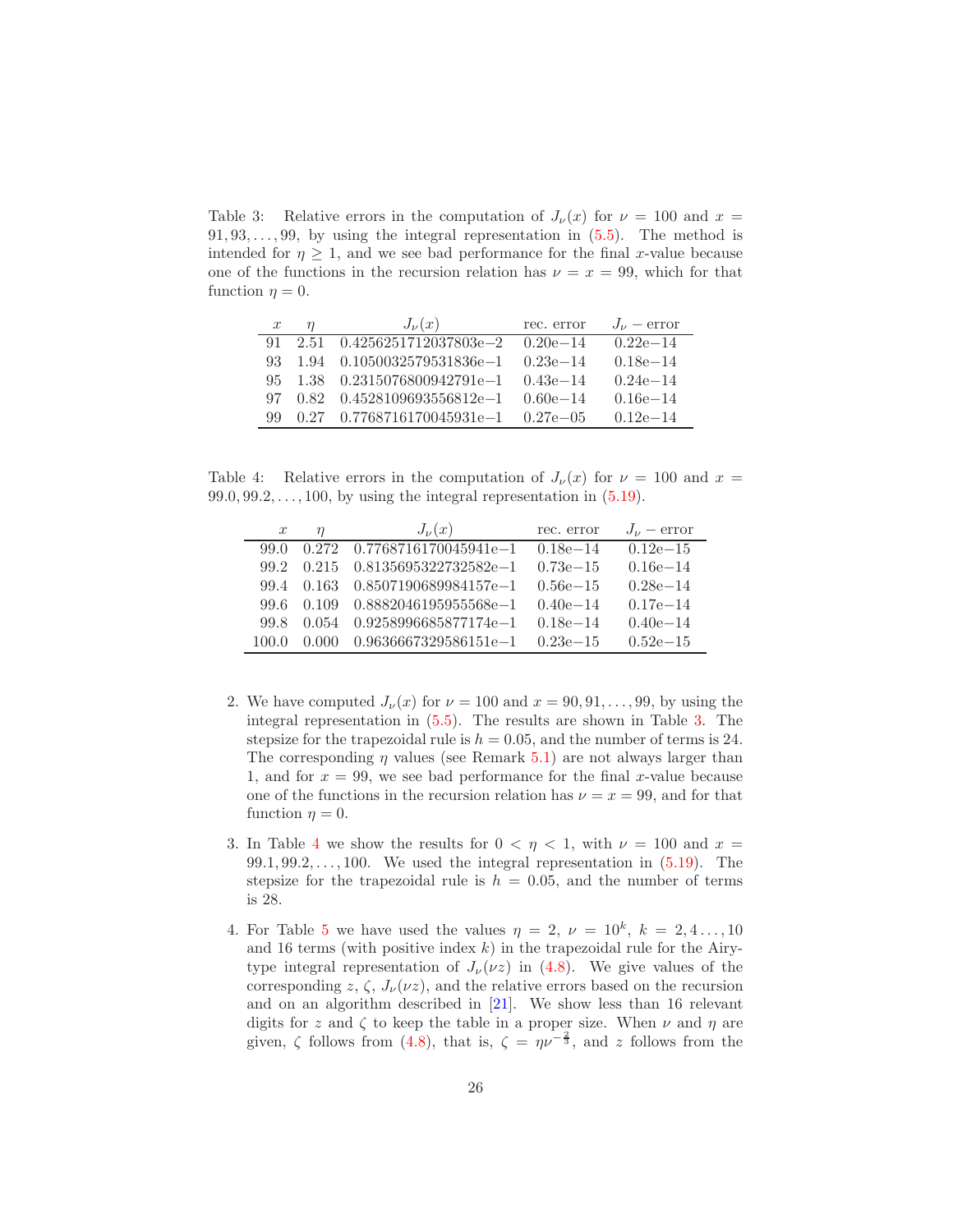<span id="page-26-4"></span>Table 5: Relative errors in the computation of  $J_{\nu}(\nu z)$  by using the trapezoidal for the integral in [\(4.8\)](#page-16-1) for rather extreme values of  $\nu$  ( $\nu = 10<sup>k</sup>$ ). More details are given in the text.

| $\kappa$ | $\tilde{z}$ | $J_{\nu}(\nu z)$                                                                          | rec. error $J_{\nu}$ – error |
|----------|-------------|-------------------------------------------------------------------------------------------|------------------------------|
|          |             | $20.9279489340.93e-10.9620266889434034e-20.69e-150.40e-14$                                |                              |
|          |             | $40.9965835570.43e-20.2043772855795365e-20.21e-140.00e-00$                                |                              |
|          |             | $6$ 0.999841268 0.20e-3 0.4400304405124362e-3 0.74e-14 0.50e-14                           |                              |
|          |             | $8\quad 0.999992632\quad 0.93e-5\quad 0.9479881456179256e-4\quad 0.86e-14\quad 0.33e-14$  |                              |
|          |             | $10\quad 0.999999658\quad 0.43e-6\quad 0.2042375676682798e-4\quad 0.42e-14\quad 0.20e-14$ |                              |

first line in [\(4.4\)](#page-15-4). We observe for large values of  $\nu$  the small values of  $\zeta$  and values of z close to unity when we use  $\eta = 2$ . In this numerical example for large  $\nu$ , with  $\eta$  and  $\nu$  given, it is important first to find  $1 - z$ , which is of order  $\zeta$ , and then z (see also expansion [\(4.4\)](#page-15-4)). In several formulas the accuracy of  $1 - z$  is relevant. For example, when computing the saddle point  $s_+ = \arccosh(1/z)$ , which can also be written as  $s_+ = \arctanh(\sqrt{1-z^2}).$ 

# Acknowledgments

We thank the referees for their constructive and helpful remarks.

We acknowledge financial support from Ministerio de Ciencia e Innovación, Spain, projects MTM2015-67142-P (MINECO/FEDER, UE) and PGC2018- 098279-B-I00 (MCIU/AEI/FEDER, UE).

NMT thanks CWI, Amsterdam, for scientific support.

# <span id="page-26-2"></span>References

- [1] M. V. Berry and C. J. Howls. Chapter 36, Integrals with coalescing saddles. In NIST Handbook of Mathematical Functions, pages 775–793. U.S. Dept. Commerce, Washington, DC, 2010. http://dlmf.nist.gov/36.
- <span id="page-26-0"></span>[2] R. Borghi. Computational optics through sequence transformations. In Progress in Optics, Volume 61, pages 1–68. Elsevier B.V., Amstrdam, 2016.
- <span id="page-26-3"></span>[3] C. Chester, B. Friedman, and F. Ursell. An extension of the method of steepest descents. Proc. Cambridge Philos. Soc., 53:599–611, 1957.
- <span id="page-26-1"></span>[4] J. N. L. Connor. Practical methods for the uniform asymptotic evaluation of oscillating integrals with several coalescing saddle points. In Asymptotic and computational analysis (Winnipeg, MB, 1989), volume 124 of Lecture Notes in Pure and Appl. Math., pages 137–173. Dekker, New York, 1990.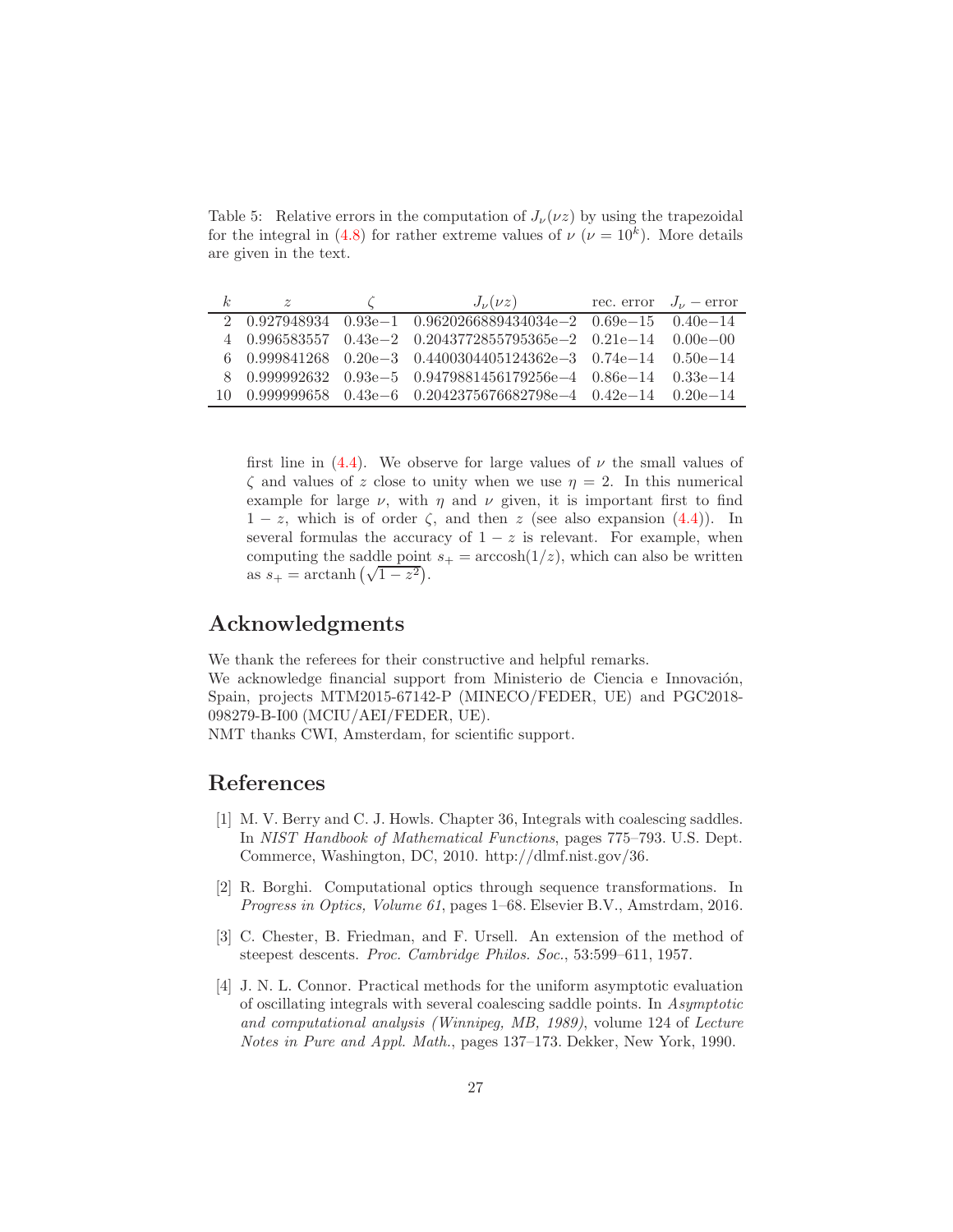- <span id="page-27-5"></span>[5] J. N. L. Connor, P. R. Curtis, and R. A. W. Young. Uniform asymptotics of oscillating integrals: applications in chemical physics. In Wave asymptotics (Manchester, 1990), pages 24–42. Cambridge Univ. Press, Cambridge, 1992.
- <span id="page-27-4"></span>[6] A. Deaño and D. Huybrechs. Complex Gaussian quadrature of oscillatory integrals. Numer. Math., 112(2):197–219, 2009.
- <span id="page-27-6"></span>[7] A. Deaño, D. Huybrechs, and A. Iserles. Computing highly oscillatory integrals. Society for Industrial and Applied Mathematics (SIAM), Philadelphia, PA, 2018.
- <span id="page-27-1"></span>[8] T. M. Dunster, A. Gil, and J. Segura. Computation of asymptotic expansions of turning point problems via Cauchy's integral formula: Bessel functions. Constr. Approx., 46(3):645–675, 2017.
- <span id="page-27-7"></span>[9] C. Ferreira, J. L. López, and E. Pérez-Sinusia. The asymptotic expansion of the swallowtail integral in the highly oscillatory region. Appl. Math. Comput., 339:837–845, 2018.
- <span id="page-27-11"></span>[10] A. Gil, J. Segura, and N. M. Temme. On nonoscillating integrals for computing inhomogeneous Airy functions. Math. Comp., 70(235):1183–1194, 2001.
- <span id="page-27-12"></span>[11] A. Gil, J. Segura, and N. M. Temme. Algorithm 822: GIZ, HIZ: two Fortran 77 routines for the computation of complex Scorer functions. ACM Trans. Math. Software, 28(4):436–447, 2002.
- <span id="page-27-0"></span>[12] A. Gil, J. Segura, and N. M. Temme. Numerical methods for special functions. Society for Industrial and Applied Mathematics (SIAM), Philadelphia, PA, 2007.
- <span id="page-27-2"></span>[13] Amparo Gil, Javier Segura, and Nico M. Temme. Computing complex Airy functions by numerical quadrature. Numer. Algorithms, 30(1):11–23, 2002.
- <span id="page-27-10"></span>[14] E. T. Goodwin. The evaluation of integrals of the form  $\int_{-\infty}^{\infty} f(x)e^{-x^2} dx$ . Proc. Cambridge Philos. Soc., 45(2):241–245, 1949.
- <span id="page-27-3"></span>[15] D. Huybrechs, A. B. J. Kuijlaars, and N. Lejon. A numerical method for oscillatory integrals with coalescing saddle points. SIAM J. Numer. Anal., 57(6):2707–2729, 2019.
- <span id="page-27-8"></span>[16] N. P. Kirk, J. N. L. Connor, and C. A. Hobbs. An adaptive contour code for the numerical evaluation of the oscillatory cuspoid canonical integrals and their derivatives. Comput. Phys. Commun., 132:142–165, 2000.
- <span id="page-27-9"></span>[17] J. L. L´opez and P. J. Pagola. Analytic formulas for the evaluation of the Pearcey integral. Math. Comp., 86(307):2399–2407, 2017.